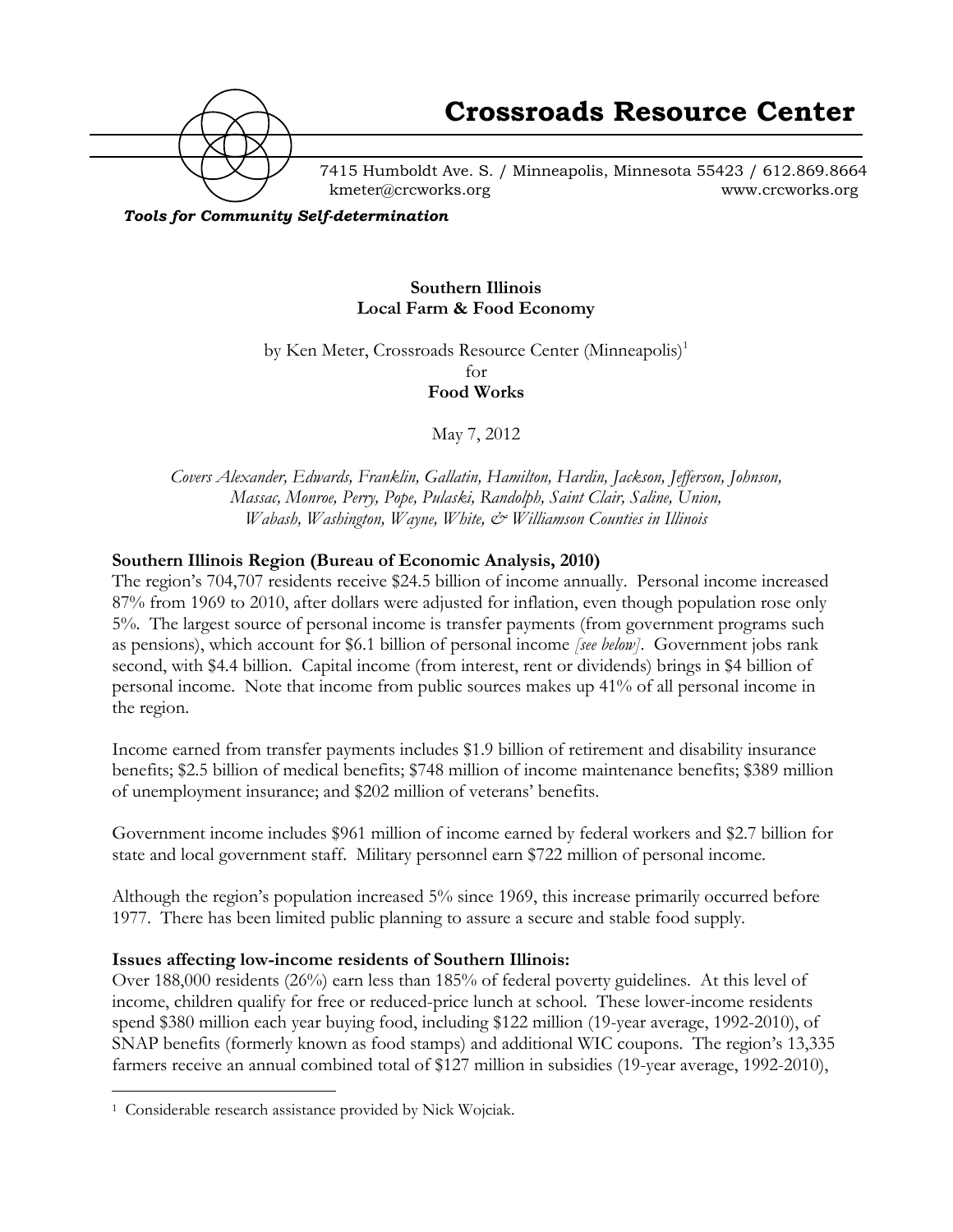mostly to raise crops such as corn or soybeans that are sold as commodities, not to feed local residents. *Data from Federal Census of 2006-2010, Bureau of Labor Statistics (2009), & Bureau of Economic Analysis (2010).*

10% percent of the region's households (over 28,000 residents) earn less than \$10,000 per year. *Source: Federal Census of 2006-2010.*

15% of adults aged 18-64 in Illinois carry no health insurance. *Source: Centers for Disease Control, 2010.*

#### **Food-related health conditions:**

22% of Illinois residents reported in 2009 that they eat five or more servings of fruit or vegetables each day. 78% do not. This rate remains basically unchanged since 1996. This is a key indicator of health, since proper fruit and vegetable consumption has been connected to better health outcomes. *Source: Centers for Disease Control.*

52% of the state's adults report they have at least 30 minutes of moderate physical activity five or more days per week, or vigorous physical activity for 20 or more minutes three or more days per week. *Source: Centers for Disease Control, 2009.*

9% of Illinois residents have been diagnosed with diabetes, up from 5% in 1995. *Source: Centers for Disease Control, 2010.* Medical costs for treating diabetes and related conditions in the Southern Illinois region are estimated at \$426 million per year. Costs for the state of Illinois as a whole total \$7.4 billion. *Source: American Diabetes Association cost calculator.*

63% of the state's residents are overweight (34%) or obese (29%), up from 53% in 1995. *Source: Centers for Disease Control, 2010.*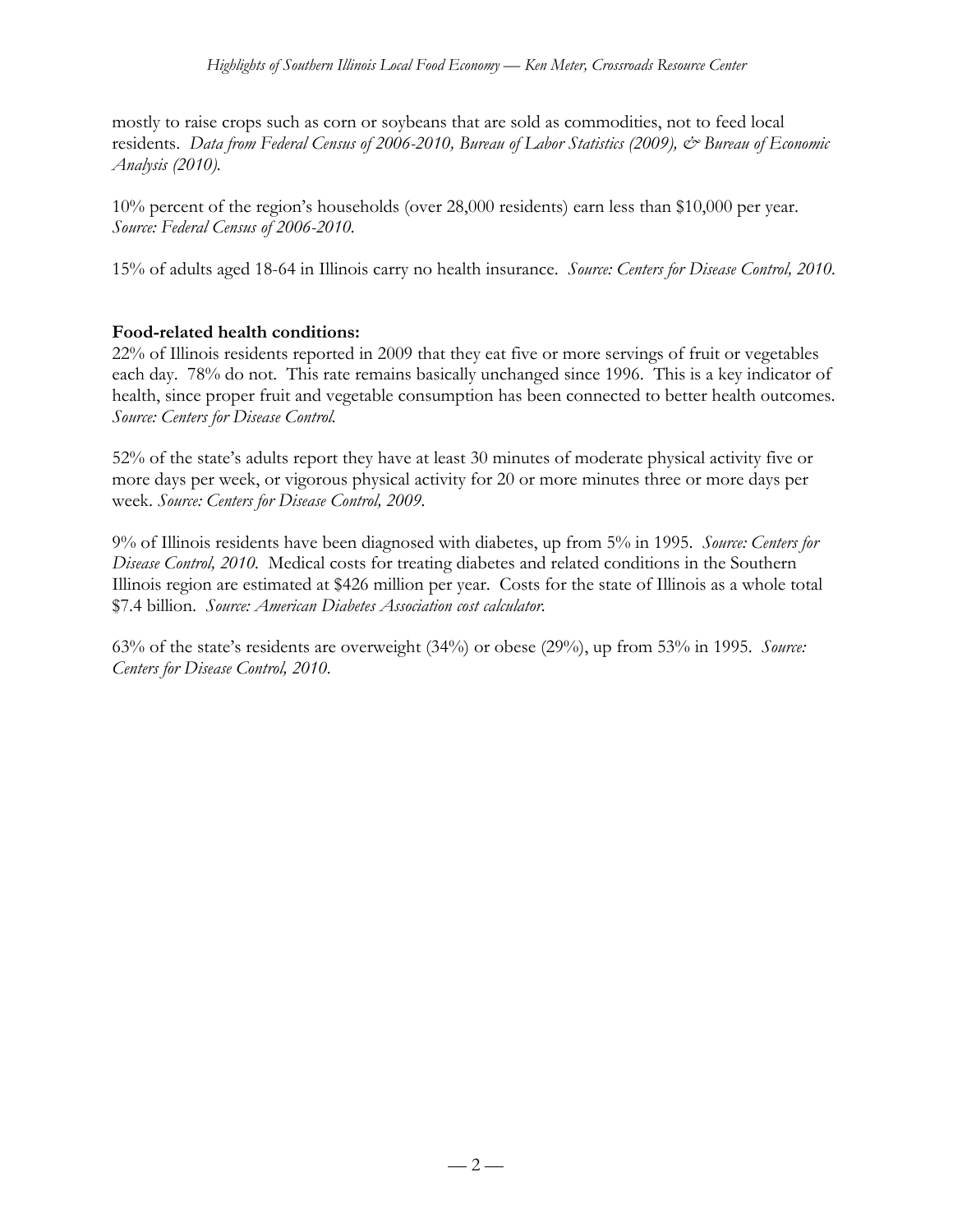## **The region's farms (Agricultural Census, 2007)**

*Agriculture Census data for 2007 were released February 4, 2009*

*The Census of Agriculture defines a "farm" as "an operation that produces, or would normally produce and sell, \$1,000 or more of agricultural products per year."*

*Land:*

- 13,335 farms. This is 17% of Illinois farms.
- The Southern Illinois region had 4% more farms in 2007 than in 2002. Some of this may be due to census takers making better contact with small farms.
- 1,117 (8%) of these are  $1,000$  acres or more in size.
- $5,278$  (40%) farms are less than 50 acres.
- Average farm size is 299 acres, less than the state average of 348 acres.
- The region has 4 million acres of land in farms.
- This amounts to 15% of the state's farmland.
- The Southern Illinois region holds 3 million acres of harvested cropland.
- At least 62,000 of these acres are irrigated. *Note that data for irrigated land in Alexander, Franklin, Hamilton, Johnson, Perry, Pope, Pulaski, Saline, and Washington counties were suppressed by the USDA in an effort to protect confidentiality, so this total is incomplete.*
- Average value of land and buildings per farm was \$891,000. This was less than the 2007 state average of \$1.3 million.

#### *Sales:*

*With the exception of foods sold directly to consumers (see below), farmers typically sell commodities to wholesalers, brokers or manufacturers that require further processing or handling to become consumer items. The word "commodities" is used in this report to mean the crops and livestock sold by farmers through these wholesale channels. The term "products" encompasses commodity sales, direct sales, and any other sales.*

- The region's farmers sold \$1.2 billion of crops and livestock in 2007.
- Farm product sales increased by 86% from 2002 to 2007.
- \$988 million of crops were sold.
- \$229 million of livestock and products were sold.
- 8,278 (62%) of the region's farms sold less than \$10,000 of products in 2007.
- Total sales from these small farms were \$13 million, 1% of the region's farm product sales.
- 2,362 (18%) of the region's farms sold more than \$100,000 of products.
- Total sales from these larger farms were \$1.1 billion, 90% of the region's farm product sales.
- 39% of the region's farms (5,144 of 13,335) reported net losses in 2007. This is more than the Illinois average of 32%.
- 9,447 (71%) of Southern Illinois farmers collected a combined total of \$65 million of federal subsidies in 2007.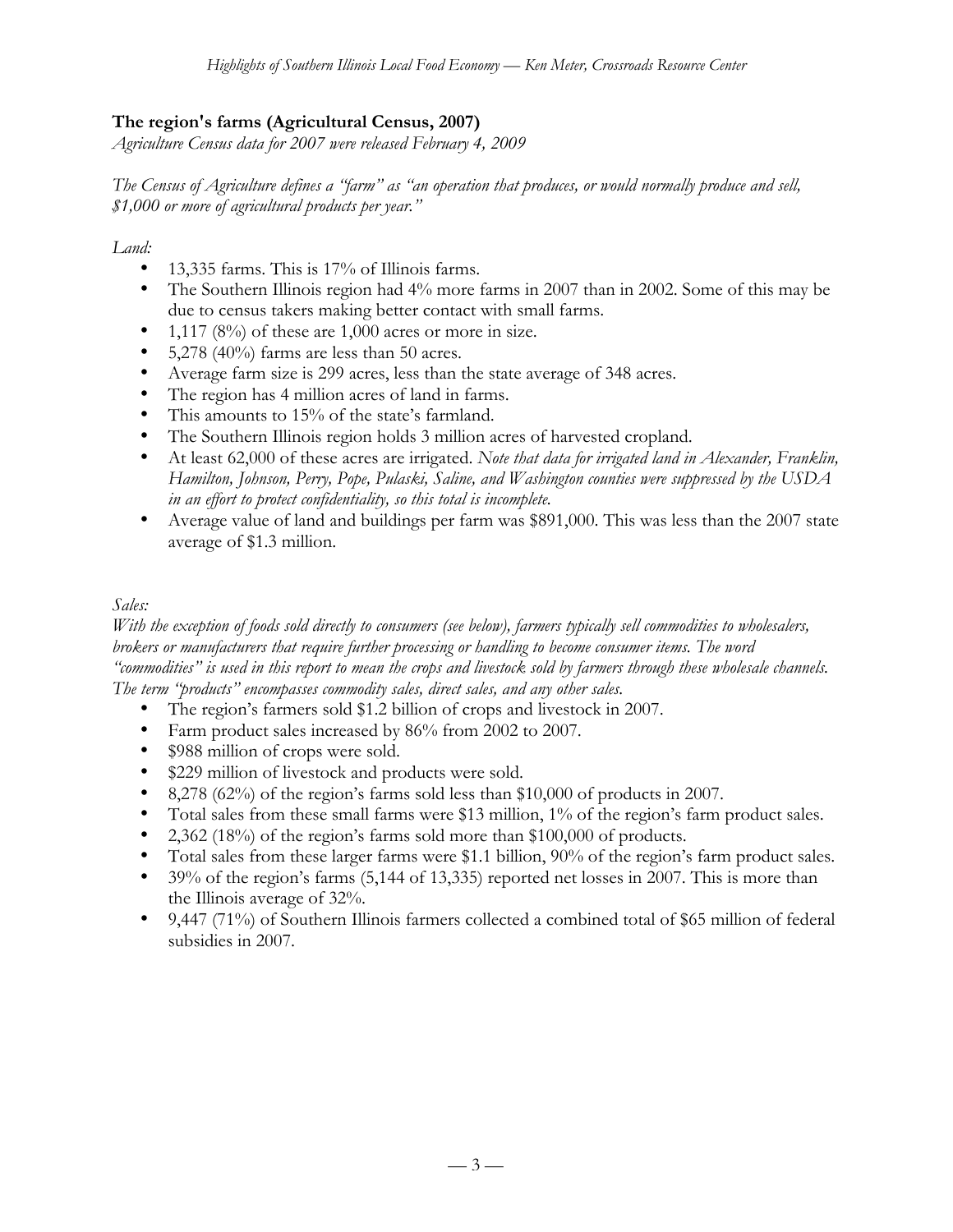#### **Top farm products of Southern Illinois region (2007).**

*Note: \*\* denotes sales data has been suppressed.*

| Product                     | \$ Millions |
|-----------------------------|-------------|
| Corr <sub>n</sub>           | 492         |
| Soybeans**                  | 346         |
| Hogs and $\text{pigs}_{**}$ | 88          |
| Wheat**                     | 83          |
| Cattle and calves**         | 53          |
| $Milk**$                    | 40          |
| Poultry and eggs**          | 16          |

#### *Production Expenses:*

- Fertilizer, lime, and soil conditioners were the largest single expense for Southern Illinois region farmers in 2007, totaling \$182 million (19% of production expenses).
- Farmers charged \$122 million to depreciation (13%).
- Purchases of seeds totaled \$109 million (12%).
- Land and building rental totaled \$85 million (9%).
- Chemicals purchased cost farmers \$84 million (9%).
- Supplies, repairs, and maintenance cost farmers \$78 million (8%).
- Gasoline, fuels, and oil costs totaled \$70 million (7%).
- Feed purchases totaled at least \$63 million (7%). *Note that data for feed purchases in Hamilton, and White counties were suppressed by the USDA in an effort to protect confidentiality.*

#### *Cattle & Dairy:*

- 3,515 farms hold an inventory of 168,000 cattle.
- 91,000 cattle were sold by farmers in 2007 for total sales of at least \$53 million. *Note that data for sales of cattle in Jackson, Johnson, and Wabash counties were suppressed by the USDA in an effort to protect confidentiality, so this total is incomplete.*
- 3,077 farms raise beef cows.
- 160 farms raise milk cows.
- 271 farms produced corn for silage.
- 3,792 farms produced 298,000 tons of forage crops (hay, etc.) on 144,000 acres.
- 1,722 farms sold at least \$6.8 million of forage crops (hay, etc.)*. Note that data for sales of forage crops in Hardin, Jackson, Monroe, Pulaski, Wabash, Wayne, and White counties were suppressed by the USDA in an effort to protect confidentiality, so this total is incomplete.*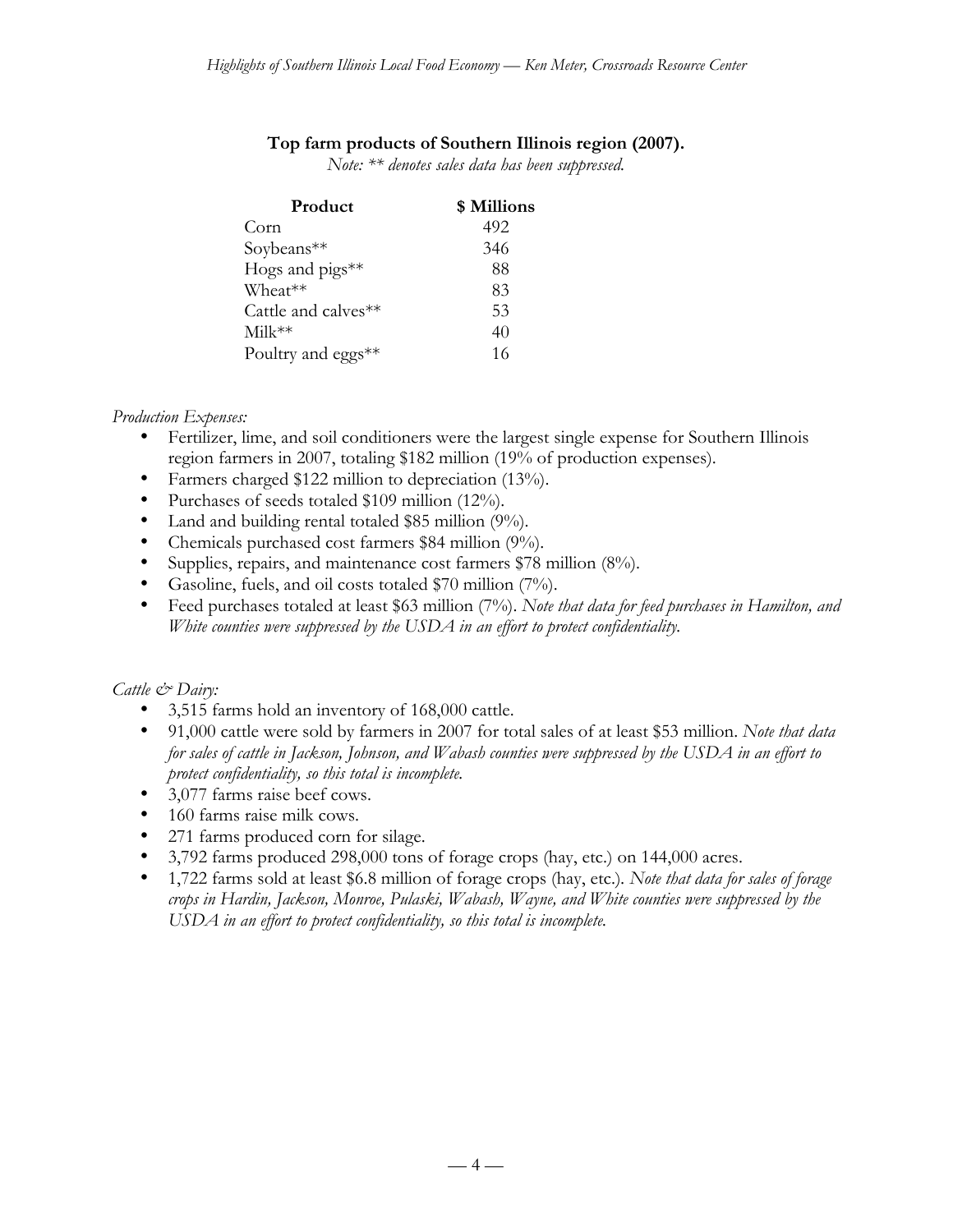*Other Livestock & Animal Products:*

- 362 farms hold an inventory of at least 330,000 hogs and pigs. *Note that data for inventory of hogs and pigs, in Gallatin, Hardin, Wabash, and Williamson counties were suppressed by the USDA in an effort to protect confidentiality, so this total is incomplete.*
- 378 farms sold at least 1.1 million hogs and pigs in 2007. *Note that data for sales of hogs and pigs in Gallatin, Hamilton, Hardin, Massac, Wabash, and Williamson counties were suppressed by the USDA in an effort to protect confidentiality, so this total is incomplete.*
- 213 farms hold an inventory of at least 4,870 sheep and lambs. *Note that data for inventory of sheep and lambs in Alexander, Franklin, Hardin, and Pope counties were suppressed by the USDA in an effort to protect confidentiality, so this total is incomplete.*
- 356 farms sold at least \$810,000 worth of sheep, goats, and lambs in 2007. *Note that data for sales of sheep, goats, and lambs in Jefferson, Perry, Saline, and Washington counties were suppressed by the USDA in an effort to protect confidentiality, so this total is incomplete.*
- 472 farms hold an inventory of at least 77,000 laying hens*. Note that data for inventory of laying hens in Gallatin, Pulaski, and Washington counties were suppressed by the USDA in an effort to protect confidentiality, so this total is incomplete.*
- 16 farms raise broiler chickens.
- 19 farms engage in aquaculture.
- 370 farms raise horses and ponies.

## *Grains, Oil Seeds, & Edible Beans:*

- 5,449 farms produced \$939 million of grains, oil seeds, and edible beans.
- 4,263 farms produced 154 million bushels of corn on 1.3 million acres, worth \$492 million.
- This amounts to an average price per bushel of corn of \$3.19. *Note that this price is an approximation, and does not necessarily represent an actual price at which corn was sold.*
- 4,552 farms produced 41 million bushels of soybeans on 1.5 million acres, worth at least \$346 million. *Note that data for sales of soybeans in Pope County were suppressed by the USDA in an effort to protect confidentiality, so this total is incomplete.*
- The total value of corn and soybeans amounted to at least 69% of all farm product sales in 2007. *Note that data for sales of soybeans in Pope County were suppressed by the USDA in an effort to protect confidentiality, so this total is incomplete.*
- 2,466 farms produced at least 17 million bushels of wheat on over 365,000 acres, worth more than \$83 million. *Note that data for acreage and bushels of wheat in Pope County, and data for wheat sales in Johnson, Massac, and Pope counties were suppressed by the USDA in an effort to protect confidentiality, so these totals are incomplete.*

*Vegetables & Melons (some farmers state that Ag Census data does not fully represent vegetable production):*

• 181 farms worked at least 2,834 acres to produce vegetables. *Note that data for acreage of vegetables in Edwards, Franklin, Gallatin, Hardin, Jefferson, Johnson, Pope, Pulaski, and Wayne counties were suppressed by the USDA in an effort to protect confidentiality, so this total is incomplete.*

- This represents a 42% increase in the number of farms selling vegetables (from 123) over 2002 levels.
- 54 farms raised potatoes*.*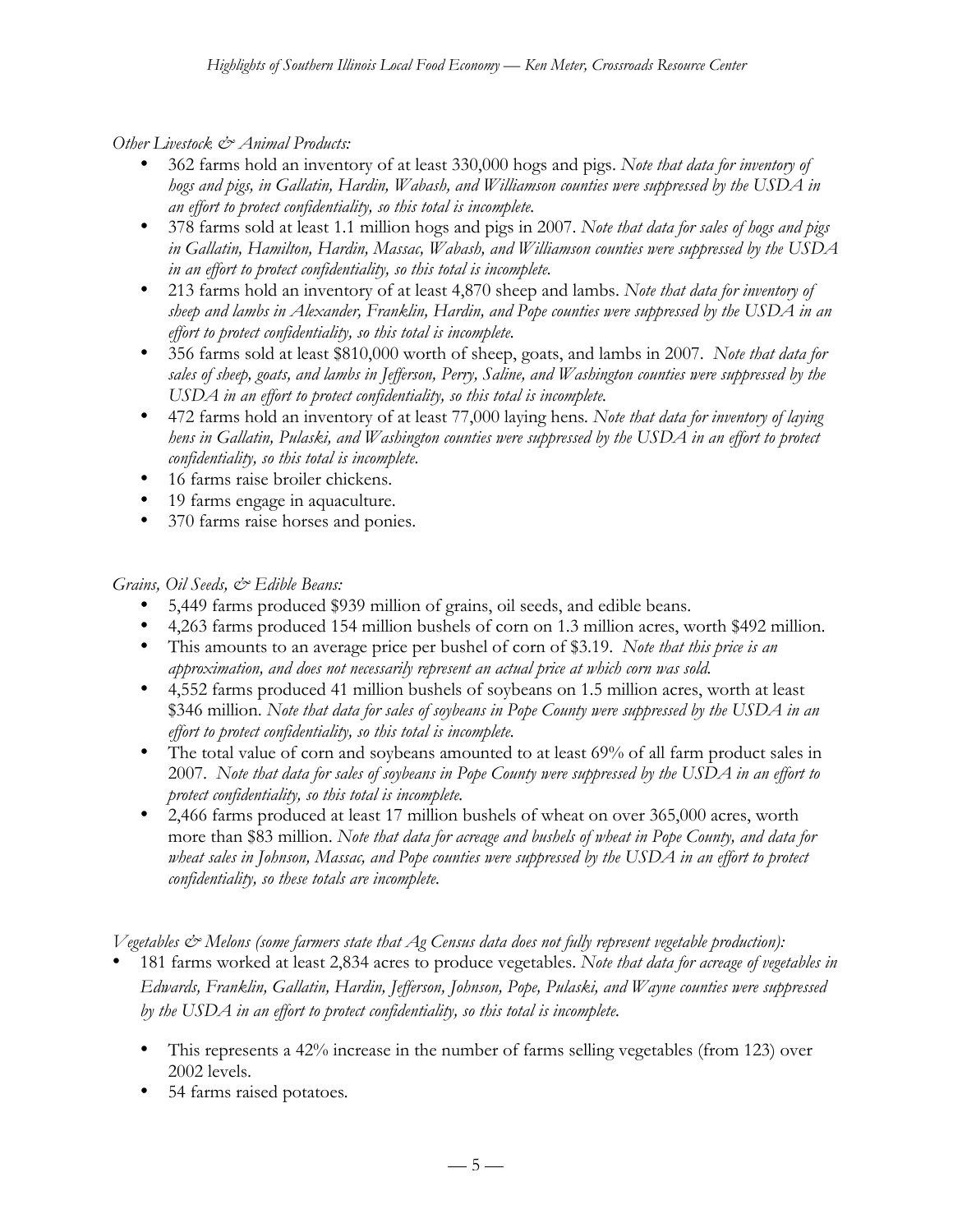*Fruits (some farmers state that Ag Census data does not fully represent fruit production):*

- 194 farms in the region hold at least 2,280 acres of orchards. *Note that data for acreage of orchards in Gallatin, Perry, and Saline counties were suppressed by the USDA in an effort to protect confidentiality, so this total is incomplete.*
- 140 farms sold fruits, nuts, and berries*.*

#### *Nursery & Greenhouse Plants:*

- 102 farms sold ornamentals in 2007.
- This represents an increase of 23% in the number of farms selling ornamentals, from 47 farms in 2002.
- 30 farms sold Christmas trees.

#### *Direct & Organic Sales:*

- 384 farms sell at least \$2.2 million of food products directly to consumers. This is a 20% increase of number of farms (321 in 2002) selling direct. *Note that data for direct sales in Alexander, Hardin, and Pope counties were suppressed by the USDA in an effort to protect confidentiality so this total is incomplete.*
- This amounts to nearly 0% of farm product sales, far less than the national average of 0.4%.
- Jackson County leads the region in direct sales, with \$700,000. *Note that this is subject to the fact that data for direct sales is suppressed in Alexander, Hardin, and Pope counties.*
- 13 farms across Johnson, Pope, St. Clair, Union, Washington, and Williamson counties sold organic products, *but sales figures were not released by the USDA in an effort to protect confidentiality.*
- For comparison, 271 farms in Illinois sold \$8.3 million of organic food products.
- 44 farms market through community supported agriculture (CSA).
- 232 farms produce and sell value-added products.

## *Conservation Practices:*

- 4,620 farms use conservation methods such as no-till, limited tilling, filtering field runoff to remove chemicals, fencing animals to prevent them from entering streams, etc.
- 1,340 farms practice rotational or management intensive grazing.
- 63 farms generate energy or electricity on the farm.

#### *Other Crops:*

• 490 farms produced at least 4.2 million bushels of sorghum for grain on over 55,000 acres, worth more than \$7.7 million. *Note that data for acreage and bushels of sorghum in Alexander, Johnson, Massac, and Pope counties were suppressed by the USDA in an effort to protect confidentiality, so these totals are incomplete.*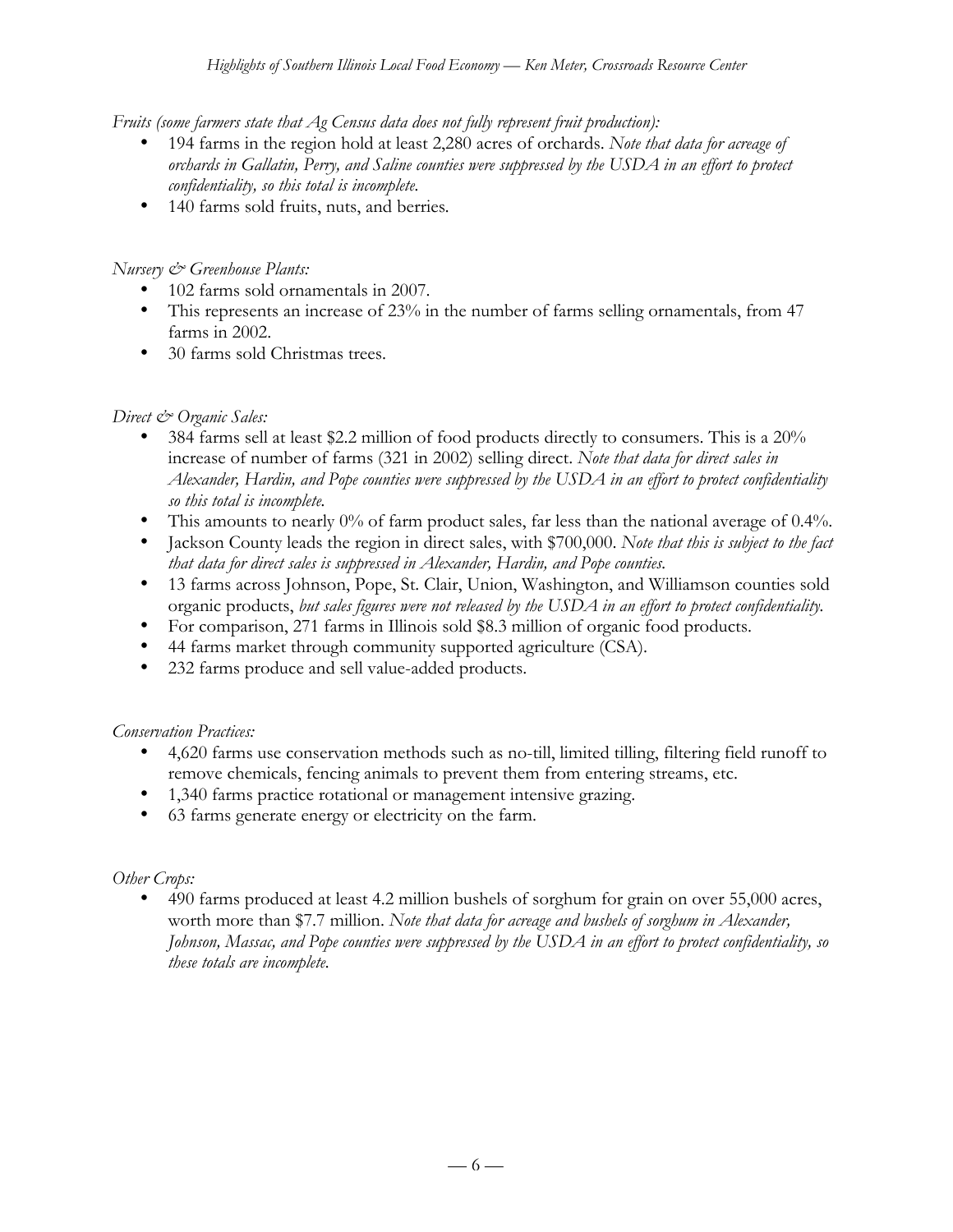| Small family farms:             | Farms  | Percent | Acres         | Percent |
|---------------------------------|--------|---------|---------------|---------|
| Limited-resource                | 1,761  | 13%     | 142,625       | $4\%$   |
| Retirement                      | 3,006  | 23%     | $**374,371$   | $9\%$   |
| Residential/lifestyle           | 4,966  | 37%     | 517,296       | 13%     |
| Farming occupation/lower sales  | 1,256  | $9\%$   | 214,146       | $5\%$   |
| Farming occupation/higher sales | 629    | $5\%$   | 417,458       | $10\%$  |
| Large family farms              | 748    | $4\%$   | $*849,152$    | $33\%$  |
| Very large family farms         | 574    | $3\%$   | $**1,298,239$ | $4\%$   |
| Nonfamily farms                 | 395    | $3\%$   | $**148,839$   | $4\%$   |
| Total                           | 13,335 |         | $*3,962,126$  |         |

#### **Limited-resource farms and others in the Southern Illinois region (Census of Agriculture, 2007)** *Note: \*\* denotes sales data has been suppressed.*

#### *Definition of terms (Agricultural Census 2007):*

**Limited-resource farms** have market value of agricultural products sold gross sales of less than \$100,000, and total principal operator household income of less than \$20,000.

**Retirement farms** have market value of agricultural products sold of less than \$250,000, and a principal operator who reports being retired.

**Residential/lifestyle farms** have market value of agricultural products sold of less than \$250,000, and a principal operator who reports his/her primary occupation as other than farming.

**Farming occupation/lower-sales farms** have market value of agricultural products sold of less than \$100,000, and a principal operator who reports farming as his/her primary occupation.

**Farming occupation/higher-sales farms** have market value of agricultural products sold of between \$100,000 and \$249,999, and a principal operator who reports farming as his/her primary occupation.

**Large family farms** have market value of agricultural products sold between \$250,000 and \$499,999.

**Very large family farms** have market value of agricultural products sold of \$500,000 or more.

**Nonfamily farms are farms** organized as nonfamily corporations, as well as farms operated by hired manager.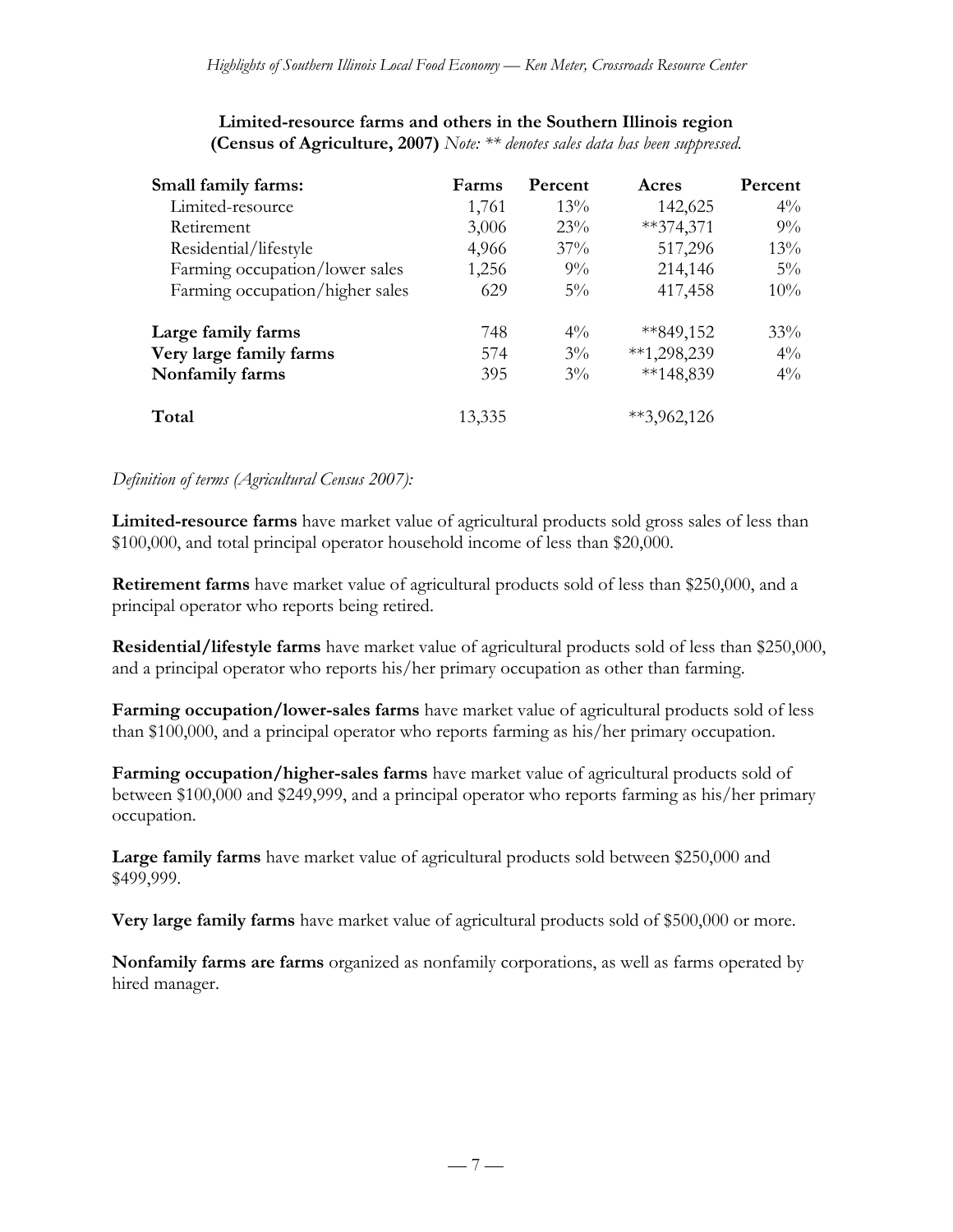## **County and State Highlights**

#### **Alexander County highlights (Agriculture Census 2007):**

- 143 farms,  $4\%$  less than in 2002.
- Alexander County has 48,000 acres of land in farms.
- Farmers sold \$13.1 million of products in 2007.
- \$12.7 million (97%) of these sales were crops.
- \$378,000 (3%) of these sales were livestock.
- The most prevalent farm size is 10 to 49 acres with 52 farms (36%) in this category.
- The next most prevalent is 50 to 179 acres with 40 (28%) farms.
- 14 farms  $(10\%)$  are 1,000 acres or more.
- 54 farms (38%) are less than 50 acres.
- 83 farms (58%) sold less than \$10,000 in farm products.
- 20 farms (14%) sold more than \$100,000 in farm products.
- Alexander County ranks 1<sup>st</sup> in Illinois for acreage of rice, *but acreage figures were not released in an effort to protect confidentiality.*
- 1 farm sold food directly to consumers. This is a slight decrease in the number of farms selling direct (4 in 2002). *Note that data for 2007 and 2002 direct sales were suppressed by the USDA in an effort to protect confidentiality.*

#### **Edwards County highlights (Agriculture Census 2007):**

- 365 farms, 4% less than in 2002.
- Edwards County has 117,000 acres of land in farms.
- Farmers sold \$32.8 million of products in 2007.
- \$28.6 million (87%) of these sales were crops.
- \$4.2 million (13%) of these sales were livestock.
- The most prevalent farm size is 10 to 49 acres with 156 farms (43%) in this category.
- The next most prevalent is 50 to 179 acres with 95 (26%) farms.
- 44 farms  $(12\%)$  are 1,000 acres or more.
- 159 farms (44%) are less than 50 acres.
- 215 farms (59%) sold less than \$10,000 in farm products.
- 77 farms (21%) sold more than \$100,000 in farm products.
- Edwards County ranks 5<sup>th</sup> in Illinois for sales of tobacco, *but sales figures were not released by the USDA in an effort to protect confidentiality.*
- 3 farms sold \$6,000 of food directly to consumers. There was no change in the number of farms selling direct since 2002. *Note that data for 2002 direct sales were suppressed by the USDA in an effort to protect confidentiality.*
- Direct sales were nearly 0% of farm product sales, significantly less the national average of  $0.4%$ .

## **Franklin County highlights (Agriculture Census 2007):**

- 785 farms, 8% more than in 2002.
- Franklin County has 208,000 acres of land in farms.
- Farmers sold \$56.6 million of products in 2007.
- \$45.5 million (80%) of these sales were crops.
- \$11.1 million (20%) of these sales were livestock.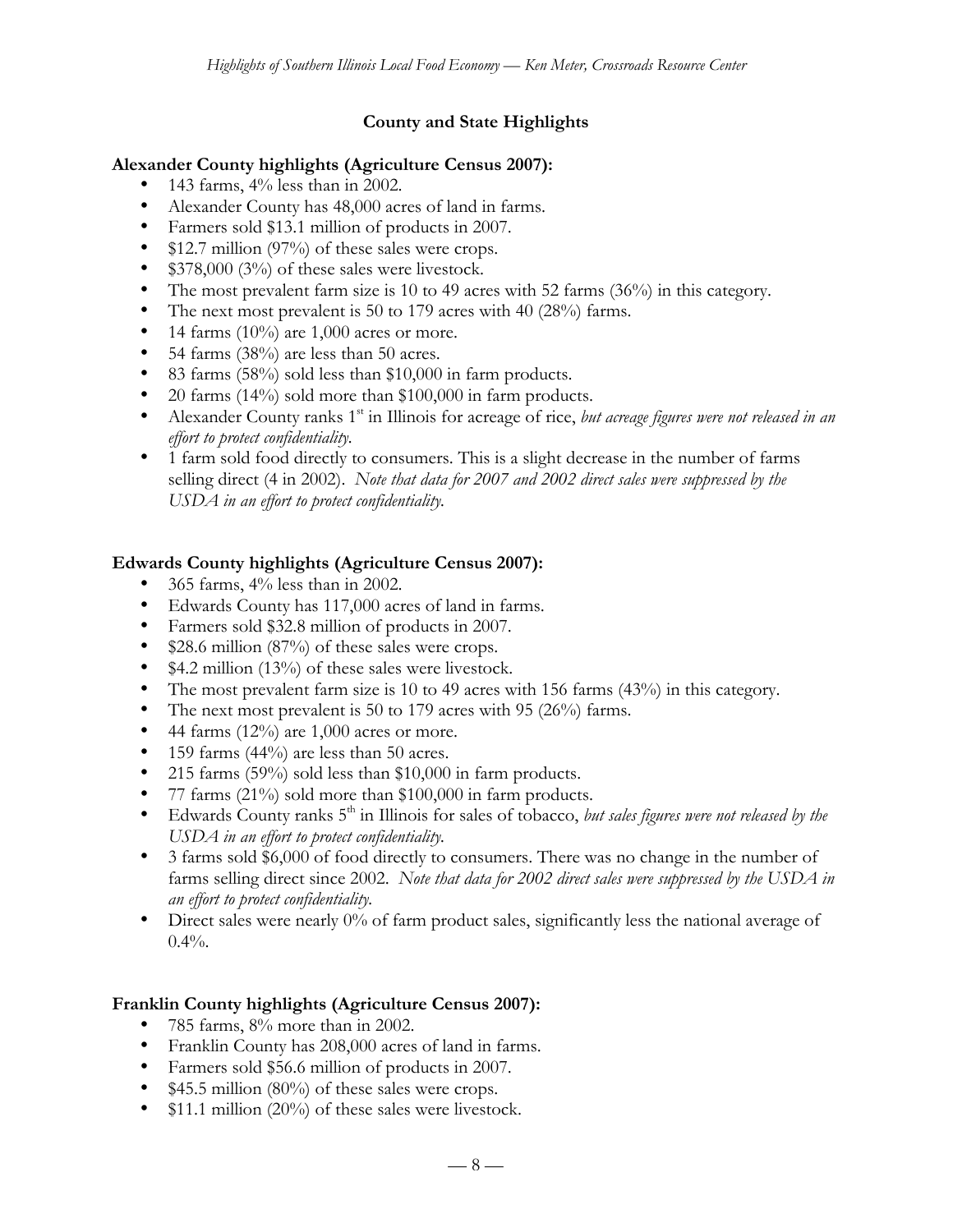- The most prevalent farm size is 10 to 49 acres with 315 farms  $(40\%)$  in this category.
- The next most prevalent is 50 to 179 acres with 193 (25%) farms.
- 60 farms  $(8\%)$  are 1,000 acres or more.
- 397 farms  $(51\%)$  are less than 50 acres.
- 561 farms  $(71\%)$  sold less than \$10,000 in farm products.
- 121 farms (15%) sold more than \$100,000 in farm products.
- Franklin County ranks  $8<sup>th</sup>$  in Illinois for inventory of turkeys, with 26,000.
- The county ranks 8<sup>th</sup> in the state for inventory of quail, *but inventory figures were not released by the USDA in an effort to protect confidentiality.*
- 28 farms sold \$34,000 of food directly to consumers. This is a 75% increase in the number of farms selling direct (16 in 2002), and a 62% increase in direct sales over 2002 sales of \$21,000.
- Direct sales were 0.1% of farm product sales, one quarter the national average of 0.4%.

## **Gallatin County highlights (Agriculture Census 2007):**

- 210 farms, 12% more than in 2002.
- Gallatin County has 186,000 acres of land in farms.
- Farmers sold \$72.5 million of products in 2007.
- \$69.4 million (96%) of these sales were crops.
- \$3.1 million (4%) of these sales were livestock.
- The most prevalent farm size is 10 to 49 acres with 60 farms (29%) in this category.
- The next most prevalent is 1,000 acres or more acres with 51 (24%) farms.
- 77 farms (37%) are less than 50 acres.
- 101 farms (48%) sold less than \$10,000 in farm products.
- 75 farms (36%) sold more than \$100,000 in farm products.
- Gallatin County ranks 1<sup>st</sup> in Illinois for sales of tobacco, *but sales figures were not released by the USDA in an effort to protect confidentiality.*
- The county ranks 3<sup>rd</sup> in the state for aquaculture sales, *but sales figures were not released by the USDA in an effort to protect confidentiality.*
- Gallatin County ranks eighth in Illinois for acreage of sorghum, with 3,135 acres.
- 5 farms sold \$117,000 of food directly to consumers. This is a slight increase in the number of farms selling direct (1 in 2002). *Note that data for 2002 direct sales were suppressed by the USDA in an effort to protect confidentiality.*
- Direct sales were 0.2% of farm product sales, one half the national average of 0.4%.

## **Hamilton County highlights (Agriculture Census 2007):**

- 685 farms, 9 farms less than in 2002.
- Hamilton County has 220,000 acres of land in farms.
- Farmers sold \$65.3 million of products in 2007.
- \$52.9 million (81%) of these sales were crops.
- \$12.4 million (19%) of these sales were livestock.
- The most prevalent farm size is 10 to 49 acres with 228 farms (33%) in this category.
- The next most prevalent is 50 to 179 acres with 200 (29%) farms.
- 61 farms  $(9\%)$  are 1,000 acres or more.
- 262 farms (38%) are less than 50 acres.
- 452 farms (66%) sold less than \$10,000 in farm products.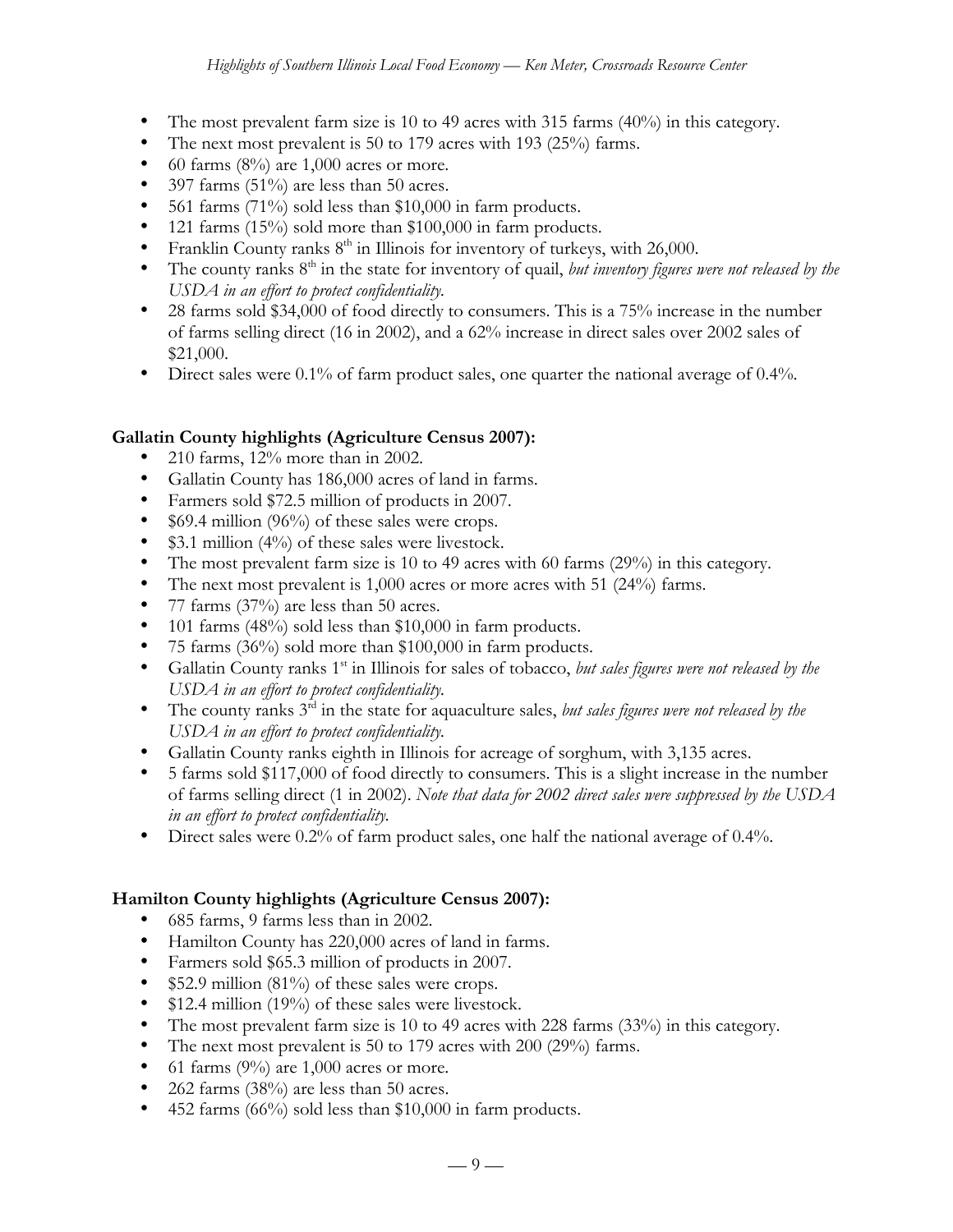- 113 farms (16%) sold more than \$100,000 in farm products.
- Hamilton County ranks  $9<sup>th</sup>$  in Illinois for acreage of sorghum, with 2,692.
- 4 farms sold \$30,000 of food directly to consumers. This is a slight decrease in the number of farms selling direct (5 in 2002), and a 400% increase in direct sales over 2002 sales of \$6,000.
- Direct sales were nearly 0% of farm product sales, significantly less than the national average of 0.4%.

## **Hardin County highlights (Agriculture Census 2007):**

- 145 farms, 19% less than in 2002.
- Hardin County has 35,000 acres of land in farms.
- Farmers sold \$3 million of products in 2007.
- \$2.14 million (71%) of these sales were crops.
- \$872,000 (29%) of these sales were livestock.
- The most prevalent farm size is 50 to 179 acres with 64 farms (44%) in this category.
- The next most prevalent is 180 to 499 acres with 37 (26%) farms.
- 4 farms  $(3\%)$  are 1,000 acres or more.
- 32 farms (22%) are less than 50 acres.
- 111 farms (77%) sold less than \$10,000 in farm products.
- 6 farms (4%) sold more than \$100,000 in farm products.
- 3 farms sold food directly to consumers. This is a slight increase in the number of farms selling direct (1 in 2002). *Note that data for 2002 and 2007 direct sales were suppressed by the USDA in an effort to protect confidentiality.*

## **Jackson County highlights (Agriculture Census 2007):**

- 810 farms, 9% more than in 2002.
- Jackson County has 224,000 acres of land in farms.
- Farmers sold \$60.8 million of products in 2007.
- \$53.7 million (88%) of these sales were crops.
- \$7.1 million (12%) of these sales were livestock.
- The most prevalent farm size is 50 to 179 acres with 281 farms (35%) in this category.
- The next most prevalent is 10 to 49 acres with 266 (33%) farms.
- 59 farms  $(7%)$  are 1,000 acres or more.
- 322 farms  $(40\%)$  are less than 50 acres.
- 528 farms (65%) sold less than \$10,000 in farm products.
- 126 farms (16%) sold more than \$100,000 in farm products.
- Jackson County ranks 2<sup>nd</sup> in Illinois for aquaculture sales, *but sales figures were not released by the USDA in an effort to protect confidentiality.*
- The county ranks  $3<sup>rd</sup>$  in the state for acreage of sorghum, with 7,522.
- Jackson County ranks third in the state for sales of fruits, tree nuts, & berries, with \$758,000.
- The county ranks  $7<sup>th</sup>$  in Illinois for inventory of goats, with 774.
- 49 farms sold \$700,000 of food directly to consumers. This is a 63% increase in the number of farms selling direct (30 in 2002), and a 50% increase in direct sales over 2002 sales of \$467,000.
- Direct sales were 1.2% of farm product sales, three times the national average of 0.4%.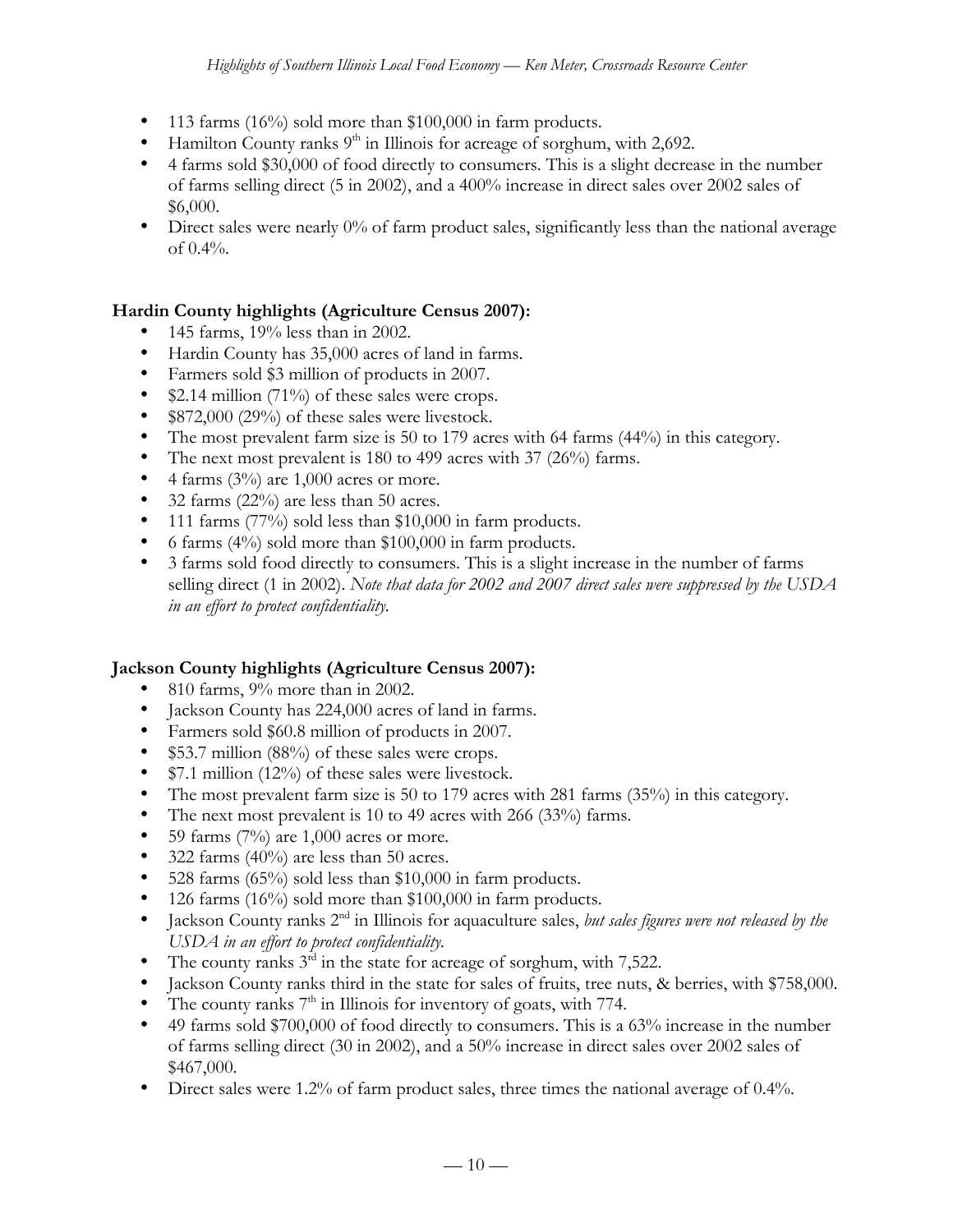## **Jefferson County highlights (Agriculture Census 2007):**

- 1,156 farms, 12 less than in 2002.
- Jefferson County has 233,000 acres of land in farms.
- Farmers sold \$51 million of products in 2007.
- \$41 million (80%) of these sales were crops.
- \$10 million (20%) of these sales were livestock.
- The most prevalent farm size is 10 to 49 acres with 429 farms (37%) in this category.
- The next most prevalent is 50 to 179 acres with 361 (31%) farms.
- 58 farms  $(5\%)$  are 1,000 acres or more.
- 505 farms (44%) are less than 50 acres.
- 822 farms (71%) sold less than \$10,000 in farm products.
- 127 farms (11%) sold more than \$100,000 in farm products.
- Jefferson County ranks  $4<sup>th</sup>$  in Illinois for acreage of sorghum, with 6,464.
- The county ranks  $7<sup>th</sup>$  in the state for acreage of forage (hay, etc.), with 12,000.
- Jefferson County ranks seventh in the state for inventory of turkeys, with 30,000.
- 23 farms sold \$144,000 of food directly to consumers. This is a slight decrease in the number of farms selling direct (28 in 2002), and a 78% increase in direct sales over 2002 sales of \$81,000.
- Direct sales were 0.3% of farm product sales, less than the national average of 0.4%.

#### **Johnson County highlights (Agriculture Census 2007):**

- 568 farms, 11% less than in 2002.
- Johnson County has 100,000 acres of land in farms.
- Farmers sold \$12.5 million of products in 2007.
- \$7.4 million (59%) of these sales were crops.
- \$5.1 million (41%) of these sales were livestock.
- The most prevalent farm size is 50 to 179 acres with 239 farms  $(42%)$  in this category.
- The next most prevalent is 10 to 49 acres with 177 (31%) farms.
- 20 farms  $(4\%)$  are 1,000 acres or more.
- 194 farms  $(34%)$  are less than 50 acres.
- 441 farms (78%) sold less than \$10,000 in farm products.
- 29 farms (5%) sold more than \$100,000 in farm products.
- Johnson County ranks  $8<sup>th</sup>$  in Illinois for acreage of forage (hay, etc.), with 11,000.
- 10 farms sold \$18,000 of food directly to consumers. This is a slight decrease in the number of farms selling direct (12 in 2002), and a 42% decrease in direct sales since 2002 sales of \$31,000.
- Direct sales were 0.1% of farm product sales, one quarter the national average of 0.4%.

## **Massac County highlights (Agriculture Census 2007):**

- $400$  farms,  $8\%$  less than in 2002.
- Massac County has 90,000 acres of land in farms.
- Farmers sold \$22.3 million of products in 2007.
- \$18.7 million (84%) of these sales were crops.
- \$3.6 million (16%) of these sales were livestock.
- The most prevalent farm size is 10 to 49 acres with 143 farms (36%) in this category.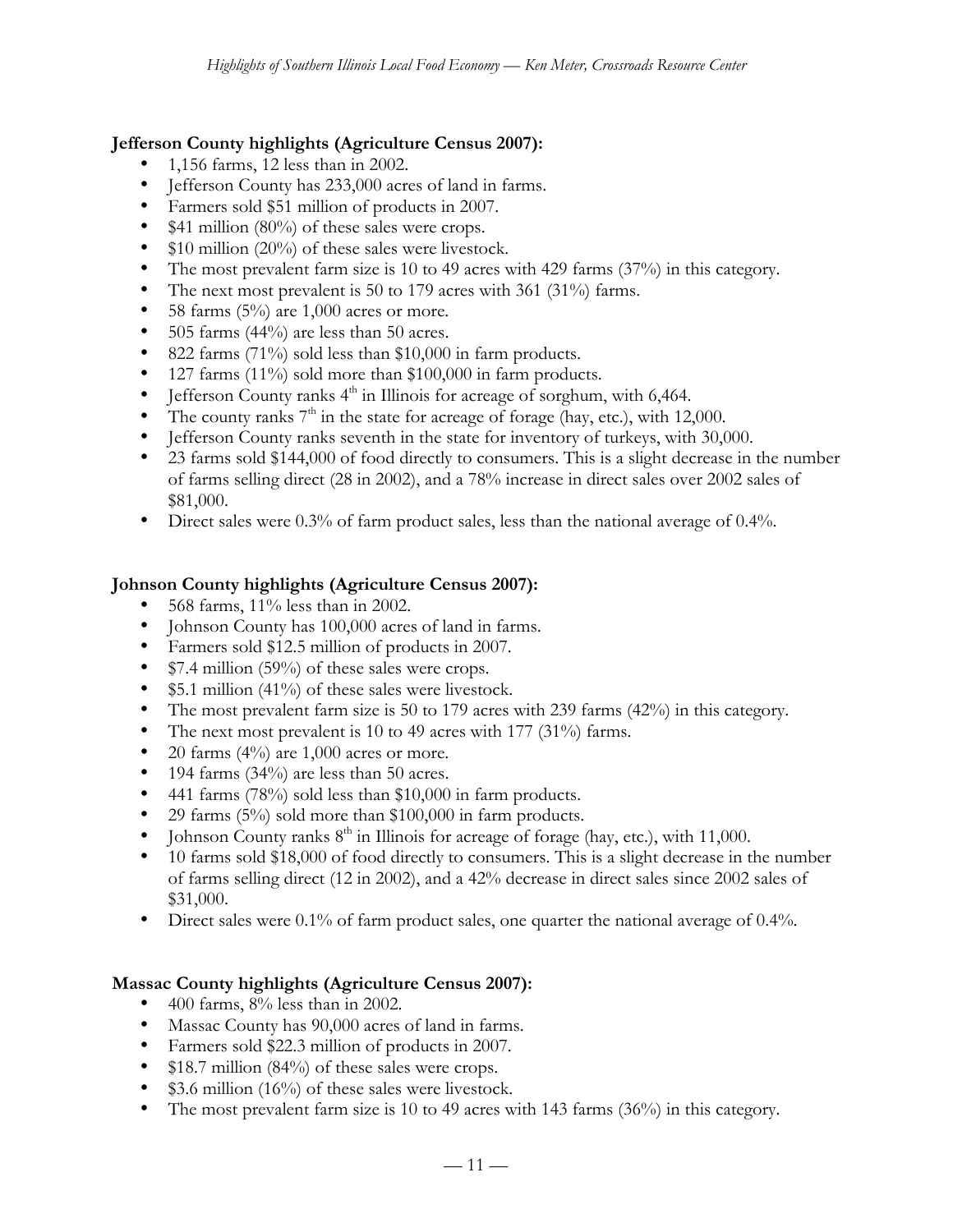- The next most prevalent is 50 to 179 acres with 127 (32%) farms.
- 26 farms  $(7%)$  are 1,000 acres or more.
- 165 farms (41%) are less than 50 acres.
- 253 farms (63%) sold less than \$10,000 in farm products.
- 50 farms (13%) sold more than \$100,000 in farm products.
- Massac County ranks 10<sup>th</sup> in Illinois for sales of fruits, tree nuts, and berries, *but sales figures were not released by the USDA in an effort to protect confidentiality.*
- 11 farms sold \$41,000 of food directly to consumers. This is a slight increase in the number of farms selling direct (10 in 2002), and an 80% decrease in direct sales since 2002 sales of \$205,000.
- Direct sales were 0.2% of farm product sales, one half the national average of 0.4%.

## **Monroe County highlights (Agriculture Census 2007):**

- 678 farms, 28% more than in 2002.
- Monroe County has 178,000 acres of land in farms.
- Farmers sold \$63 million of products in 2007.
- \$47 million (75%) of these sales were crops.
- \$16 million (25%) of these sales were livestock.
- The most prevalent farm size is 10 to 49 acres with 225 farms (33%) in this category.
- The next most prevalent is 50 to 179 acres with 134 (20%) farms.
- 41 farms  $(6\%)$  are 1,000 acres or more.
- 303 farms (45%) are less than 50 acres.
- 380 farms (56%) sold less than \$10,000 in farm products.
- 157 farms (23%) sold more than \$100,000 in farm products.
- Monroe County ranks  $1<sup>st</sup>$  in Illinois for acreage of sorghum, with 9,796.
- The county ranks  $2<sup>nd</sup>$  in the state for inventory of rabbits, with 545.
- Monroe County ranks seventh in the state for acreage of wheat, with 33,000.
- 31 farms sold \$82,000 of food directly to consumers. This is a slight increase in the number of farms selling direct (25 in 2002), and a 141% increase in direct sales over 2002 sales of \$34,000.
- Direct sales were 0.1% of farm product sales, one quarter the national average of 0.4%.

## **Perry County highlights (Agriculture Census 2007):**

- 589 farms, 7% more than in 2002.
- Perry County has 200,000 acres of land in farms.
- Farmers sold \$41.5 million of products in 2007.
- \$37.7 million (91%) of these sales were crops.
- \$3.8 million (9%) of these sales were livestock.
- The most prevalent farm size is 10 to 49 acres with 179 farms (30%) in this category.
- The next most prevalent is 50 to 179 acres with 156 (26%) farms.
- 67 farms  $(11\%)$  are 1,000 acres or more.
- 209 farms  $(35\%)$  are less than 50 acres.
- 317 farms (54%) sold less than \$10,000 in farm products.
- 126 farms (21%) sold more than \$100,000 in farm products.
- Perry County ranks  $7<sup>th</sup>$  in Illinois for inventory of bee colonies, with 328.
- The county ranks  $9<sup>th</sup>$  in the state for acreage of wheat, with 26,000.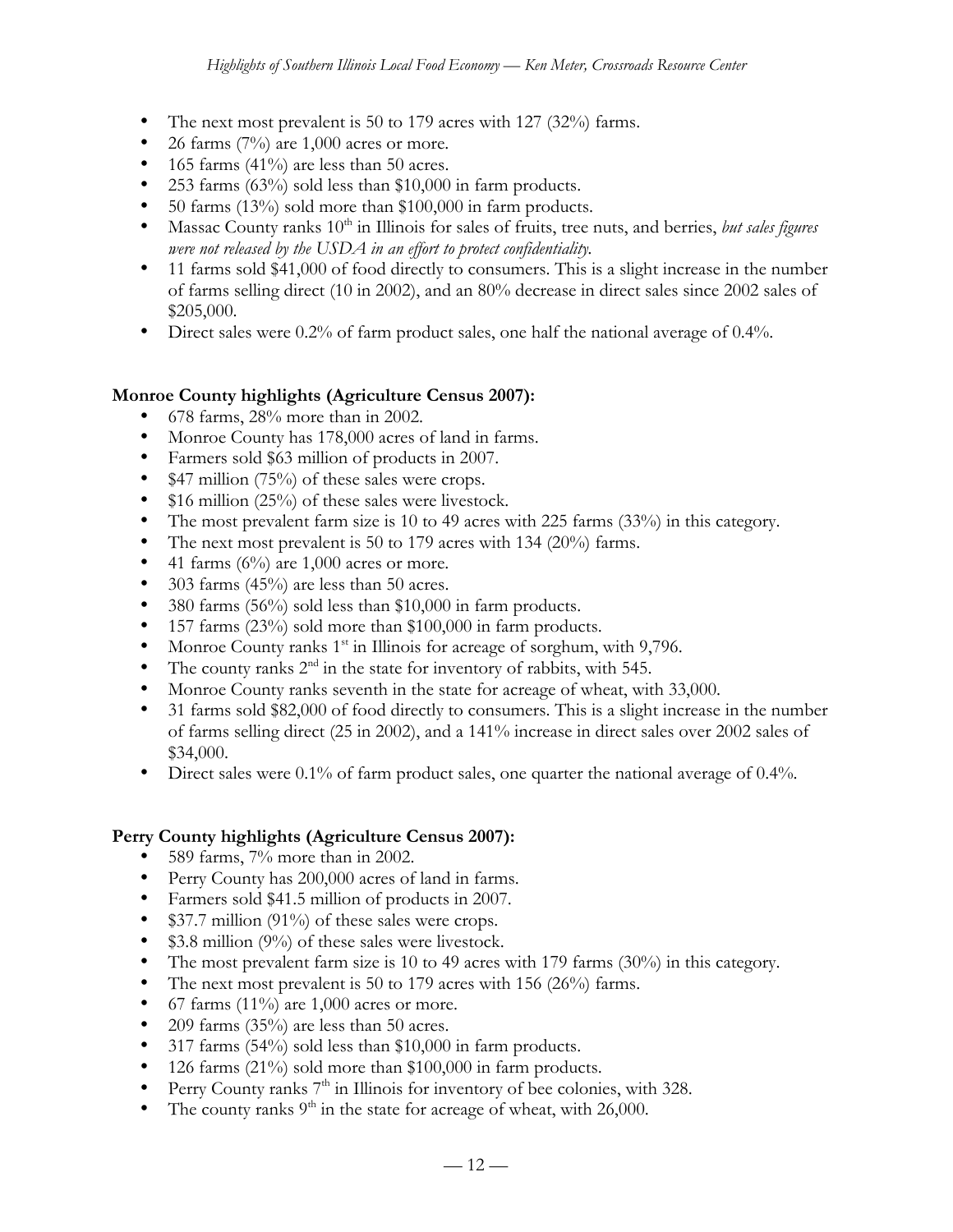- 24 farms sold \$62,000 of food directly to consumers. There was no change in the number of farms selling direct since 2002. Direct sales increased by 17% over 2002 sales of \$53,000.
- Direct sales were 0.1% of farm product sales, one quarter the national average of 0.4%.

#### **Pope County highlights (Agriculture Census 2007):**

- 346 farms, 5 more than in 2002.
- Pope County has 61,000 acres of land in farms.
- Farmers sold \$5.4 million of products in 2007.
- \$4.29 million (79%) of these sales were crops.
- \$1.11 million (21%) of these sales were livestock.
- The most prevalent farm size is 50 to 179 acres with 138 farms (40%) in this category.
- The next most prevalent is 10 to 49 acres with 97 (28%) farms.
- 7 farms  $(2\%)$  are 1,000 acres or more.
- 116 farms (34%) are less than 50 acres.
- 280 farms (81%) sold less than \$10,000 in farm products.
- 11 farms (3%) sold more than \$100,000 in farm products.
- 3 farms sold food directly to consumers. There was no change in the number of farms selling direct since 2002. *Note that 2007 direct sales data were suppressed by the USDA in an effort to protect confidentiality.*

#### **Pulaski County highlights (Agriculture Census 2007):**

- 276 farms, 9% more than in 2002.
- Pulaski County has 101,000 acres of land in farms.
- Farmers sold \$29.5 million of products in 2007.
- \$26.9 million (91%) of these sales were crops.
- \$2.6 million (9%) of these sales were livestock.
- The most prevalent farm size is 50 to 179 acres with 90 farms (33%) in this category.
- The next most prevalent is 10 to 49 acres with 70 (25%) farms.
- 32 farms  $(12\%)$  are 1,000 acres or more.
- 86 farms (31%) are less than 50 acres.
- 167 farms (61%) sold less than \$10,000 in farm products.
- 58 farms (21%) sold more than \$100,000 in farm products.
- 7 farms sold \$12,000 of food directly to consumers. This is a slight increase in the number of farms selling direct (5 in 2002), and a 61% decrease in direct sales since 2002 sales of \$31,000.
- Direct sales were nearly 0% of farm product sales, significantly less than the national average of  $0.4\%$ .

## **Randolph County highlights (Agriculture Census 2007):**

- 833 farms, 10 more than in 2002.
- Randolph County has 253,000 acres of land in farms.
- Farmers sold \$73.5 million of products in 2007.
- \$61.1 million (83%) of these sales were crops.
- \$12.4 million (17%) of these sales were livestock.
- The most prevalent farm size is 50 to 179 acres with 247 farms (30%) in this category.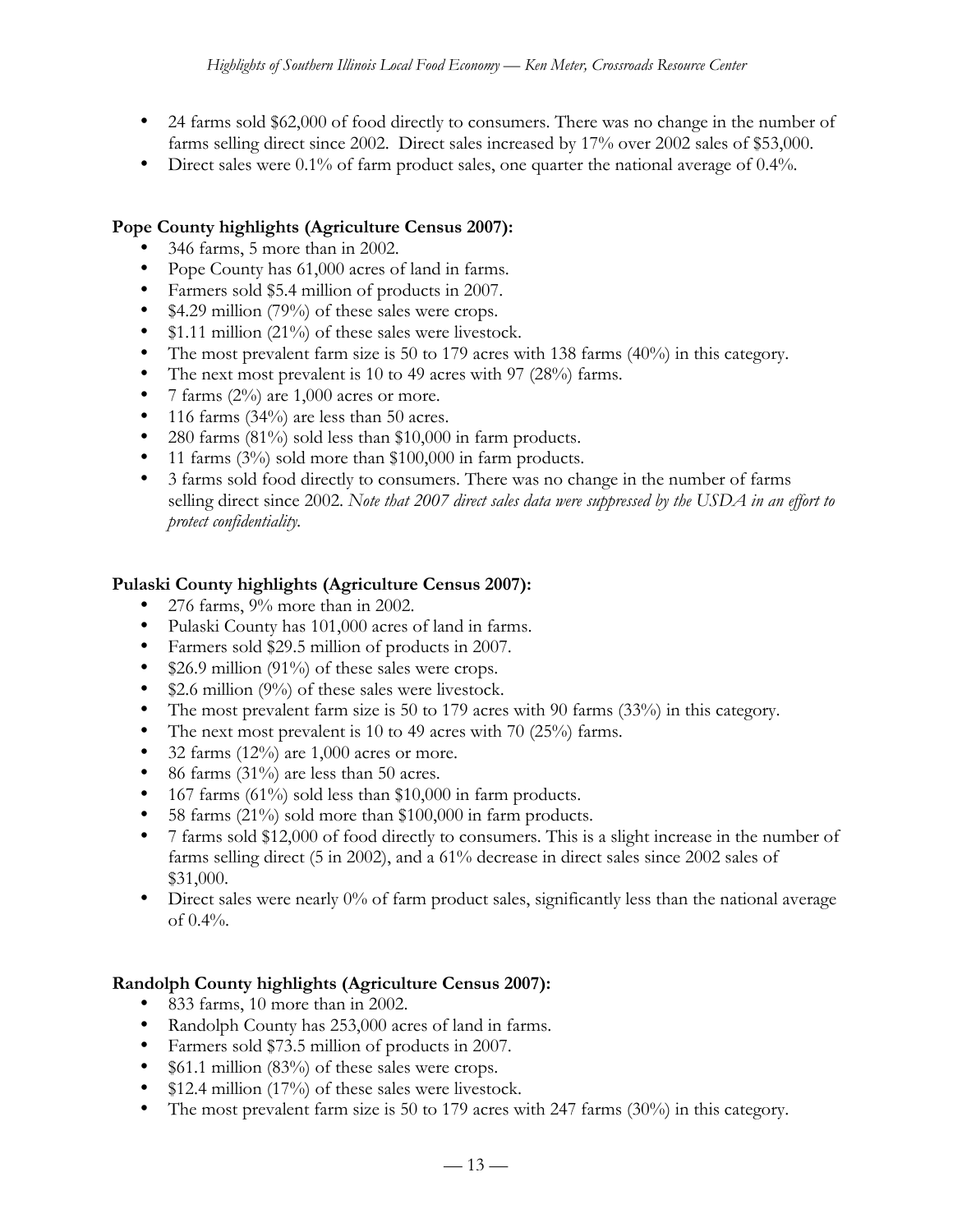- The next most prevalent is 10 to 49 acres with 210 (25%) farms.
- 61 farms  $(7%)$  are 1,000 acres or more.
- 283 farms (34%) are less than 50 acres.
- 432 farms (52%) sold less than \$10,000 in farm products.
- 165 farms (20%) sold more than \$100,000 in farm products.
- Randolph County ranks  $3^{rd}$  in Illinois for acreage of wheat, with 40,000.
- The county ranks  $5<sup>th</sup>$  in the state for inventory of goats, with 794.
- Randolph County ranks  $6<sup>th</sup>$  in the state for sales of hay, with \$1.4 million.
- 15 farms sold \$21,000 of food directly to consumers. This is a slight decrease in the number of farms selling direct (22 in 2002), and a 58% decrease in direct sales since 2002 sales of \$50,000.
- Direct sales were nearly 0% of farm product sales, significantly less than the national average of 0.4%.

## **Saline County highlights (Agriculture Census 2007):**

- 497 farms,  $11\%$  more than in 2002.
- Saline County has 117,000 acres of land in farms.
- Farmers sold \$42 million of products in 2007.
- \$27.9 million (66%) of these sales were crops.
- \$14.1 million (34%) of these sales were livestock.
- The most prevalent farm size is 10 to 49 acres with 170 farms (34%) in this category.
- The next most prevalent is 50 to 179 acres with 156 (31%) farms.
- 30 farms  $(6\%)$  are 1,000 acres or more.
- 212 farms  $(43%)$  are less than 50 acres.
- 326 farms (66%) sold less than \$10,000 in farm products.
- 66 farms  $(13\%)$  sold more than \$100,000 in farm products.
- Saline County ranks 3rd in Illinois for inventory of broiler chickens, *but inventory figures were not released by the USDA in an effort to protect confidentiality.*
- The county ranks  $5<sup>th</sup>$  in the state for acreage of popcorn, with 514.
- Saline County ranks sixth in the state for inventory of laying hens, with 67,000.
- The county ranks 6<sup>th</sup> in Illinois for inventory of pheasants, *but inventory figures were not released by the USDA in an effort to protect confidentiality.*
- 6 farms sold \$13,000 of food directly to consumers. This is a slight decrease in the number of farms selling direct (11 in 2002), and a 50% decrease in direct sales since 2002 sales of \$26,000.
- Direct sales were nearly 0% of farm product sales, significantly less than the national average of 0.4%.

# **St. Clair County highlights (Agriculture Census 2007):**

- 895 farms, 10% more than in 2002.
- St. Clair County has 307,000 acres of land in farms.
- Farmers sold \$125.6 million of products in 2007.
- \$110.3 million (88%) of these sales were crops.
- \$15.3 million (12%) of these sales were livestock.
- The most prevalent farm size is 10 to 49 acres acres with 242 farms (27%) in this category.
- The next most prevalent is 50 to 179 acres with 169 (19%) farms.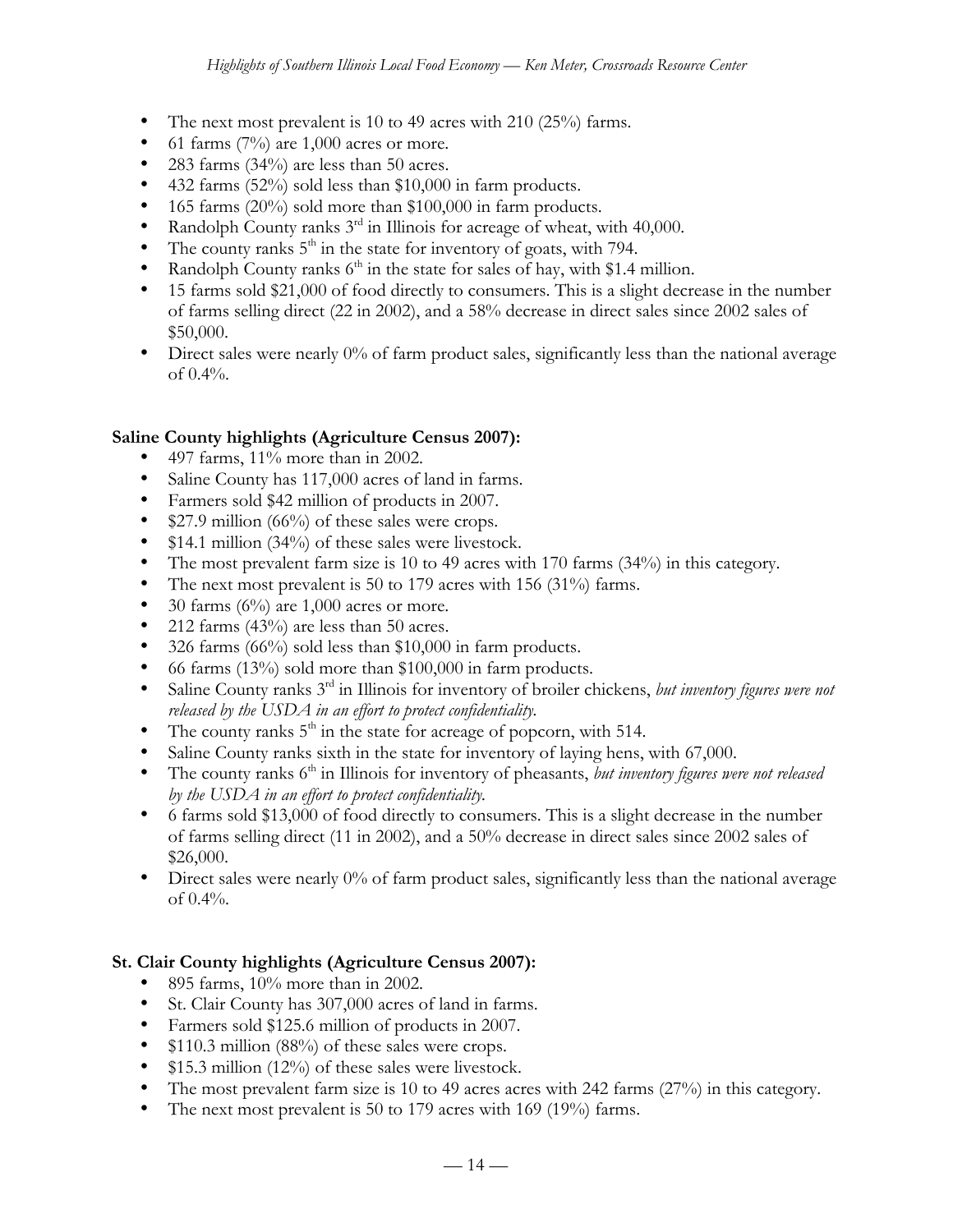- $100$  farms (11%) are 1,000 acres or more.
- 384 farms (43%) are less than 50 acres.
- 411 farms (46%) sold less than \$10,000 in farm products.
- 246 farms (27%) sold more than \$100,000 in farm products.
- St. Clair County ranks 1<sup>st</sup> in Illinois for sales of fruits, tree nuts, and berries, *but sales figures were not released by the USDA in an effort to protect confidentiality.*
- The county ranks  $4<sup>th</sup>$  in the state for acreage of wheat, with 40,000.
- St. Clair County ranks fifth in the state for acreage of sorghum, with 4,457.
- The county ranks 7<sup>th</sup> in Illinois for aquaculture sales, *but sales figures were not released by the USDA in an effort to protect confidentiality.*
- St. Clair County ranks  $8<sup>th</sup>$  in the state for sales of horses, ponies, mules, burros, and donkeys, with \$546,000.
- The county ranks tenth in Illinois for sales of ornamentals, *but sales figures were not released by the USDA in an attempt to protect confidentiality.*
- 34 farms sold \$99,000 of food directly to consumers. This is a slight decrease in the number of farms selling direct (36 in 2002), and a 67% decrease in direct sales since 2002 sales of \$296,000.
- Direct sales were 0.1% of farm product sales, one quarter the national average of 0.4%.

## **Union County highlights (Agriculture Census 2007):**

- 620 farms, 7% less than in 2002.
- Union County has 122,000 acres of land in farms.
- Farmers sold \$25.7 million of products in 2007.
- \$20.1 million (78%) of these sales were crops.
- \$5.6 million (22%) of these sales were livestock.
- The most prevalent farm size is 50 to 179 acres with 235 farms (38%) in this category.
- The next most prevalent is 10 to 49 acres with 188 (30%) farms.
- 24 farms  $(4\%)$  are 1,000 acres or more.
- 220 farms  $(35\%)$  are less than 50 acres.
- 458 farms (74%) sold less than \$10,000 in farm products.
- 51 farms (8%) sold more than \$100,000 in farm products.
- Union County ranks 1<sup>st</sup> in Illinois for inventory of bison, *but inventory figures were not released by the USDA in an effort to protect confidentiality.*
- The county ranks  $6<sup>th</sup>$  in the state for acreage of forage (hay, etc.), with 12,000.
- Union County ranks seventh in the state for sales of Christmas trees, *but sales figures were not released by the USDA in an effort to protect confidentiality.*
- The county ranks  $8<sup>th</sup>$  in Illinois for sales of fruits, tree nuts, and berries, *but sales figures were not released by the USDA in an effort to protect confidentiality.*
- 38 farms sold \$555,000 of food directly to consumers. This is a 46% increase in the number of farms selling direct (26 in 2002), and a 538% increase in direct sales over 2002 sales of \$87,000.
- Direct sales were 2.2% of farm product sales, over 5 times the national average of 0.4%.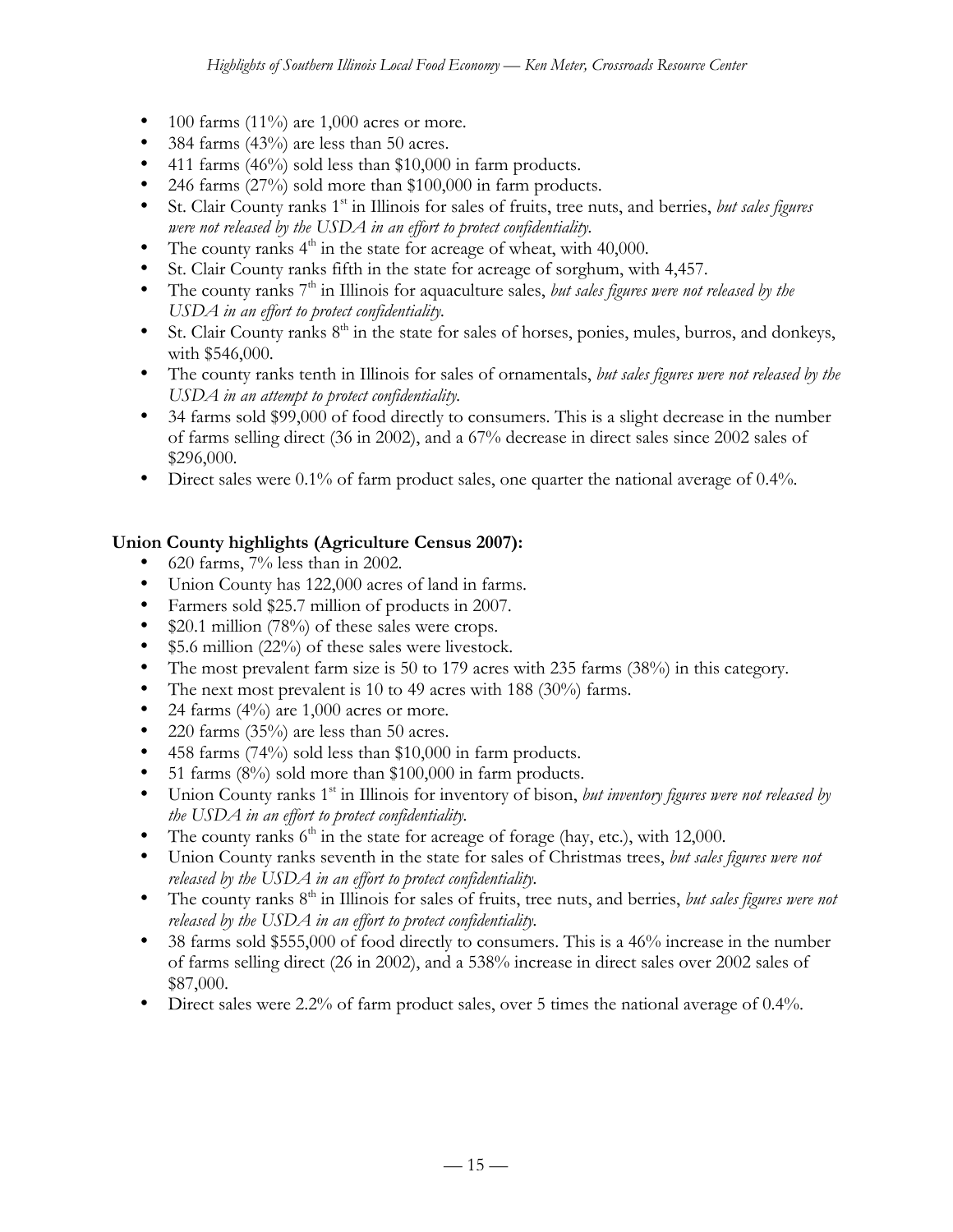#### **Wabash County highlights (Agriculture Census 2007):**

- 225 farms, 13% more than in 2002.
- Wabash County has 114,000 acres of land in farms.
- Farmers sold \$40.6 million of products in 2007.
- \$38.9 million (96%) of these sales were crops.
- \$1.7 million (4%) of these sales were livestock.
- The most prevalent farm size is 10 to 49 acres with 57 farms (25%) in this category.
- The next most prevalent is 50 to 179 acres with 43 (19%) farms.
- 38 farms  $(17%)$  are 1,000 acres or more.
- 79 farms (35%) are less than 50 acres.
- 86 farms (38%) sold less than \$10,000 in farm products.
- 81 farms (36%) sold more than \$100,000 in farm products.
- 5 farms sold \$21,000 of food directly to consumers. This is a slight decrease in the number of farms selling direct (6 in 2002), and a 5% increase in direct sales over 2002 sales of \$20,000.
- Direct sales were 0.1% of farm product sales, one quarter the national average of 0.4%.

#### **Washington County highlights (Agriculture Census 2007):**

- 779 farms, 3% more than in 2002.
- Washington County has 354,000 acres of land in farms.
- Farmers sold \$142.4 million of products in 2007.
- \$93.6 million (66%) of these sales were crops.
- \$48.8 million (34%) of these sales were livestock.
- The most prevalent farm size is 180 to 499 acres with 184 farms (24%) in this category.
- The next most prevalent is 10 to 49 acres with 172 (22%) farms.
- 107 farms  $(14\%)$  are 1,000 acres or more.
- 218 farms (28%) are less than 50 acres.
- 293 farms (38%) sold less than \$10,000 in farm products.
- 293 farms  $(38\%)$  sold more than \$100,000 in farm products.
- Washington County ranks  $1<sup>st</sup>$  in Illinois for acreage of wheat, with 73,000.
- The county ranks  $3^{rd}$  in the state for acreage of corn for silage, with 4,233.
- Washington County ranks fourth in the state for milk sales, with \$22 million.
- The county ranks  $7<sup>th</sup>$  in Illinois for acreage of soybeans, with 158,000.
- Washington County ranks  $9<sup>th</sup>$  in the state for acreage of forage (hay, etc.), with 11,000.
- The county ranks ninth in the state for inventory of laying hens, *but inventory figures were not released by the USDA in an effort to protect confidentiality.*
- 28 farms sold \$132,000 of food directly to consumers. This is a 300% increase in the number of farms selling direct (7 in 2002), and a 1000% increase in direct sales over 2002 sales of \$12,000.
- Direct sales were 0.1% of farm product sales, one quarter the national average of 0.4%.

#### **Wayne County highlights (Agriculture Census 2007):**

- 1,233 farms, 13% more than in 2002.
- Wayne County has 333,000 acres of land in farms.
- Farmers sold \$119 million of products in 2007.
- \$81 million (68%) of these sales were crops.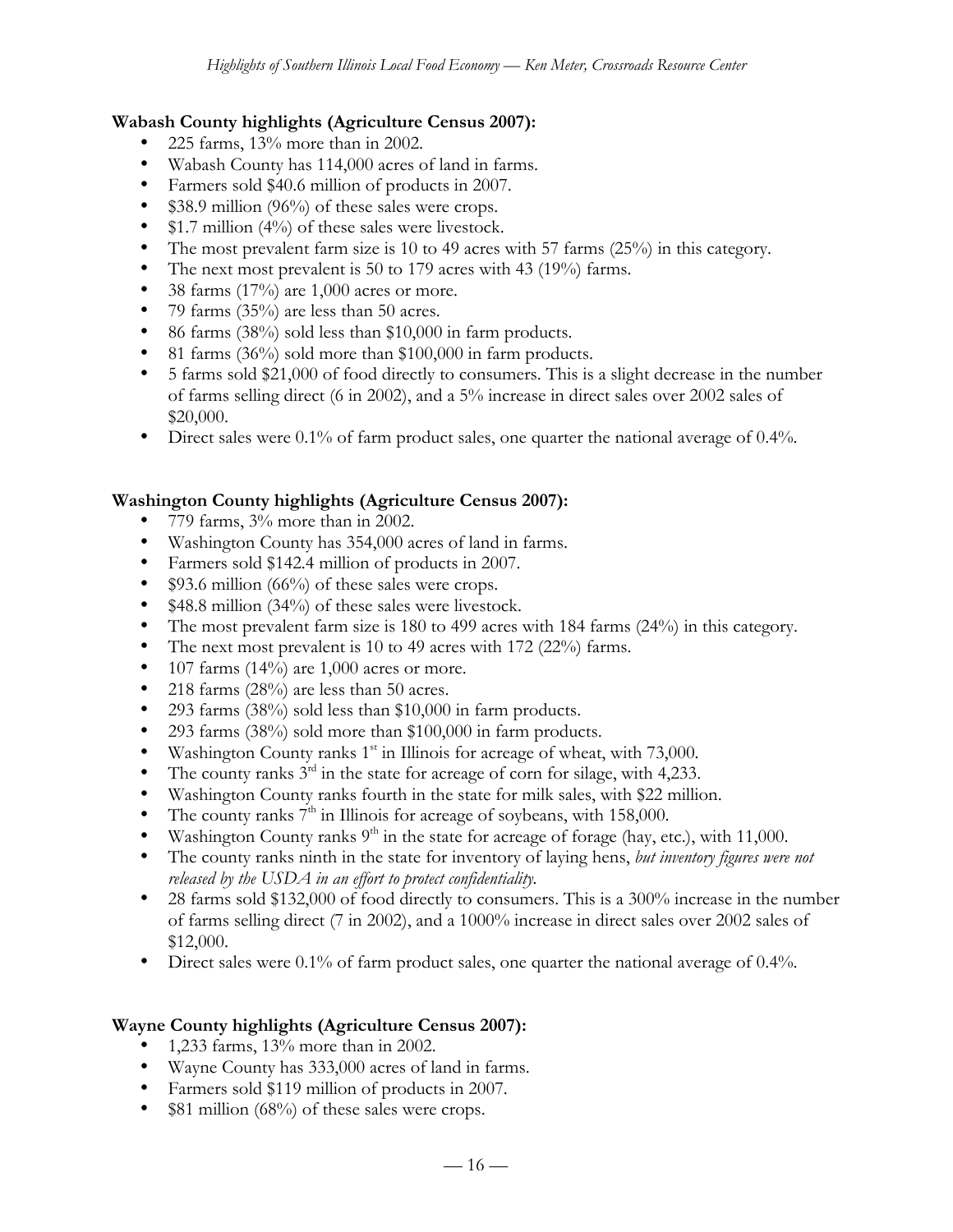- \$38 million (32%) of these sales were livestock.
- The most prevalent farm size is 10 to 49 acres with 435 farms (35%) in this category.
- The next most prevalent is 50 to 179 acres with 368 (30%) farms.
- 102 farms  $(8\%)$  are 1,000 acres or more.
- 536 farms (43%) are less than 50 acres.
- 827 farms (67%) sold less than \$10,000 in farm products.
- 192 farms (16%) sold more than \$100,000 in farm products.
- Wayne County ranks  $2<sup>nd</sup>$  in Illinois for sales of sheep, and goats, with \$382,000.
- The county ranks  $2<sup>nd</sup>$  in the state for acreage of sorghum, with 9,149.
- Wayne County ranks second in the state for inventory of turkeys, with 126,000.
- The county ranks 3rd in Illinois for sales of tobacco, *but sales figures were not released by the USDA in an effort to protect confidentiality.*
- Wayne County ranks  $4<sup>th</sup>$  in the state for sales of horses, ponies, mules, burros, and donkeys, *but sales figures were not released by the USDA in an effort to protect confidentiality.*
- The county ranks sixth in the state for sales of poultry and eggs, with \$9.1 million.
- 16 farms sold \$15,000 of food directly to consumers. This is a slight increase in the number of farms selling direct (13 in 2002), and an 85% decrease in direct sales since 2002 sales of \$99,000.
- Direct sales were nearly 0% of farm product sales, significantly less than the national average of 0.4%.

#### **White County highlights (Agriculture Census 2007):**

- 481 farms, 1 less than in 2002.
- White County has 297,000 acres of land in farms.
- Farmers sold \$103 million of products in 2007.
- \$95 million (92%) of these sales were crops.
- \$8 million (8%) of these sales were livestock.
- The most prevalent farm size is 10 to 49 acres with 157 farms (33%) in this category.
- The next most prevalent is 50 to 179 acres with 119 (25%) farms.
- 93 farms (19%) are  $1,000$  acres or more.
- 175 farms  $(36\%)$  are less than 50 acres.
- 262 farms (54%) sold less than \$10,000 in farm products.
- 130 farms (27%) sold more than \$100,000 in farm products.
- White County ranks  $2<sup>nd</sup>$  in Illinois for sales of tobacco, with \$836,000.
- The county ranks 5<sup>th</sup> in the state for inventory of quail, *but inventory figures were not released by the USDA in an effort to protect confidentiality.*
- White County ranks sixth in the state for acreage of sorghum, with 3,700.
- The county ranks  $10^{th}$  in Illinois for acreage of wheat, with 25,000.
- 7 farms sold \$30,000 of food directly to consumers. This is a slight decrease in the number of farms selling direct (9 in 2002), and a 50% increase in direct sales over 2002 sales of \$20,000.
- Direct sales were nearly 0% of farm product sales, significantly less than the national average of 0.4%.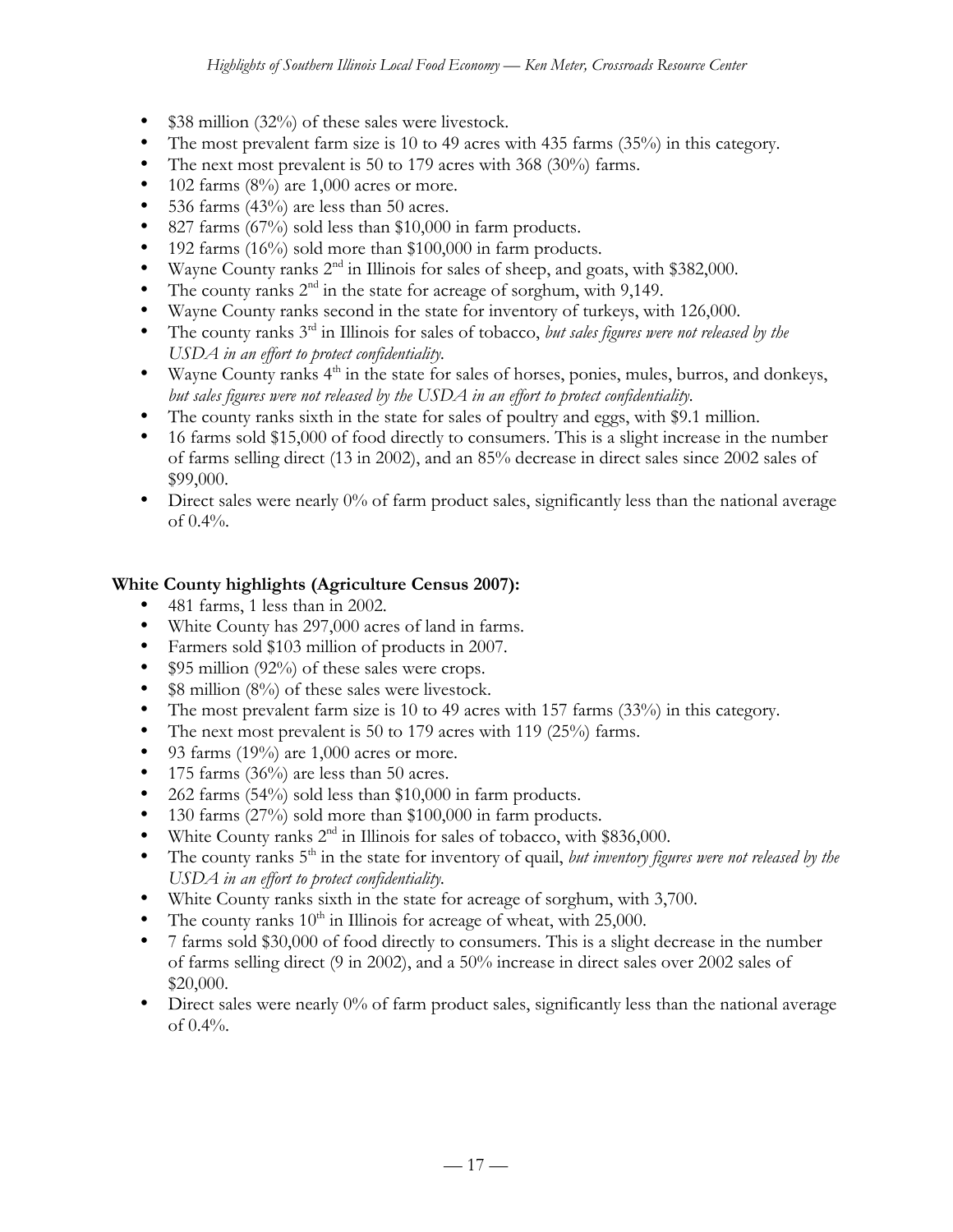#### **Williamson County highlights (Agriculture Census 2007):**

- 616 farms, 15 less than in 2002.
- Williamson County has 94,000 acres of land in farms.
- Farmers sold \$16.2 million of products in 2007.
- \$13 million (80%) of these sales were crops.
- \$3.2 million (20%) of these sales were livestock.
- The most prevalent farm size is 10 to 49 acres with 231 farms (38%) in this category.
- The next most prevalent is 50 to 179 acres with 213 (35%) farms.
- 18 farms  $(3\%)$  are 1,000 acres or more.
- 290 farms (47%) are less than 50 acres.
- 472 farms (77%) sold less than \$10,000 in farm products.
- 42 farms (7%) sold more than \$100,000 in farm products.
- Williamson County ranks  $5<sup>th</sup>$  in Illinois for aquaculture sales, with \$241,000.
- 33 farms sold \$47,000 of food directly to consumers. This is a slight increase in the number of farms selling direct (24 in 2002), and a 36% decrease in direct sales since 2002 sales of \$73,000.
- Direct sales were 0.3% of farm product sales, less than the national average of 0.4%.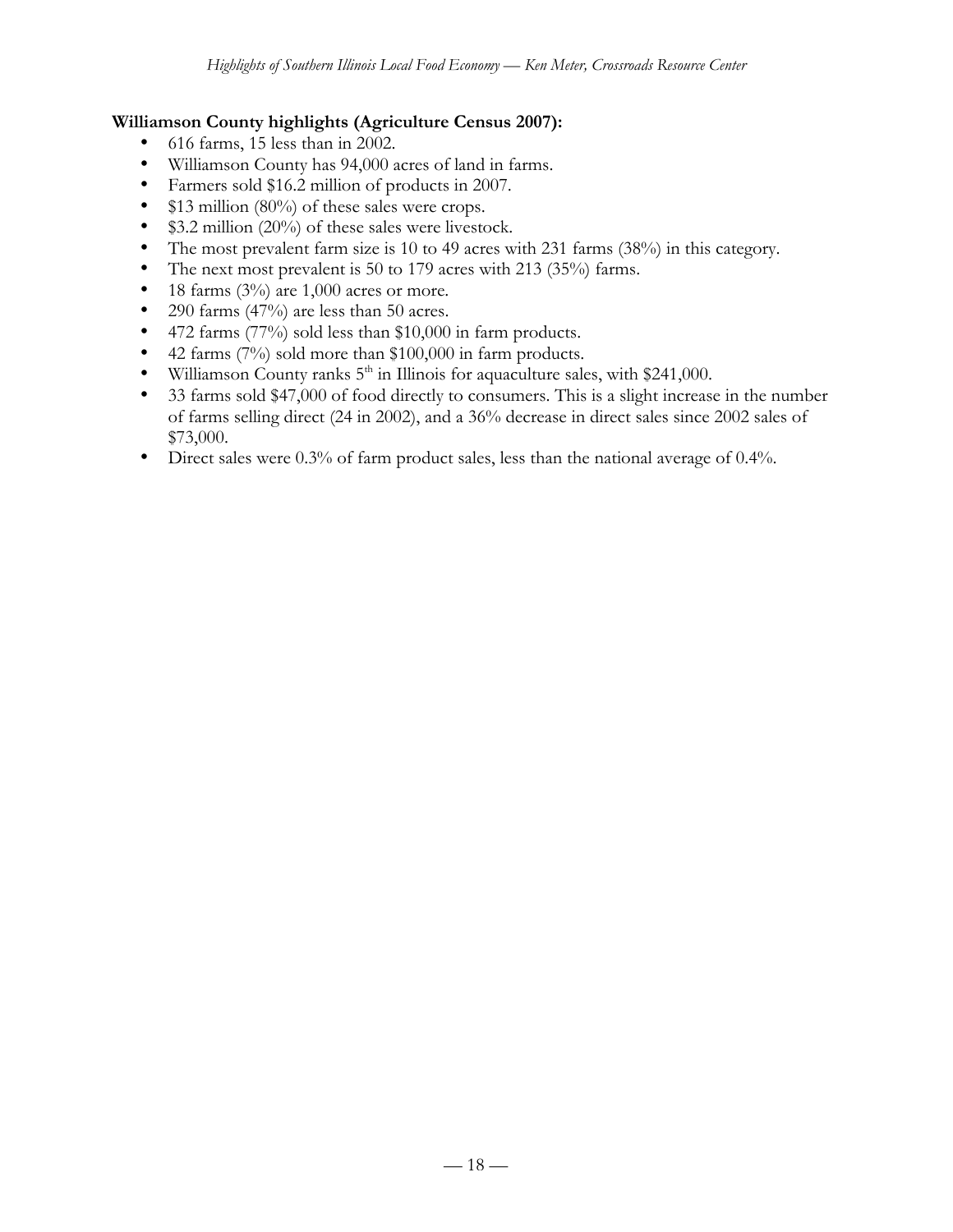## **State of Illinois highlights (Agriculture Census 2007):**

- 76,860 farms,  $5%$  more than in 2002.
- Illinois has 27 million acres of land in farms.
- Farmers sold \$13 billion of products in 2007.
- \$11 billion (82%) of these sales were crops.
- \$2 billion (18%) of these sales was livestock.
- The most prevalent farm size is 10 to 49 acres with 20,592 farms (27%) in this category.
- The next most prevalent is 50 to 179 acres with 18,410 (24%) farms.
- 7,830 farms  $(10\%)$  are 1,000 acres or more.
- 29,195 farms (38%) are less than 50 acres.
- 36,034 farms (47%) sold less than \$10,000 in farm products.
- 23,290 farms (30%) sold more than \$100,000 in farm products.
- 2,818 farms sold \$26 million of food directly to consumers. This is a 21% increase in the number of farms selling direct (2,333 in 2002) and a 41% increase in direct sales from 2002 sales of \$18 million.
- Direct sales are 0.2% of farm product sales, one half the national average of 0.4%.
- At \$26 million, direct sales from Illinois farmers to consumers amount to more value than the state's  $10^{th}$ -ranking product, apples.
- 271 farms farm organically, with a total of 15,476 acres of harvested cropland, and 2,139 acres of pastureland.
- 8,904 acres on 198 farms are undergoing organic conversion.
- 271 farms in Illinois sold \$8.3 million of organic food products, including \$6.8 million of crops (this may include ornamental and greenhouse crops), \$349,000 of livestock and poultry, and \$1.2 million of products from livestock and poultry (such as milk or eggs).
- 302 farms market through community supported agriculture (CSA).
- 1,704 farms produce value-added products.
- 32,338 farms use conservation methods.
- 7,165 farms practice rotational management of intensive grazing.
- 393 farms generate energy or electricity on the farms.
- Illinois ranks 1<sup>st</sup> in the United States for sales of grains, oilseeds, dry edible beans and peas in the United States, with sales of \$10 billion.
- The state ranks  $2<sup>nd</sup>$  in the country for crop sales.
- Illinois is ranked second in the country for acreage of corn for grain, with 13 million acres.
- The state ranks  $2<sup>nd</sup>$  in the United States for acreage of soybeans for beans, with 8.3 million acres.
- The state ranks  $4<sup>th</sup>$  in sales of hogs and pigs, with \$1.1 billion.
- Illinois ranks fourth in the country for inventory of hogs and pigs, with 4.3 million.
- Illinois ranks  $6<sup>th</sup>$  in the country for sales of farm products.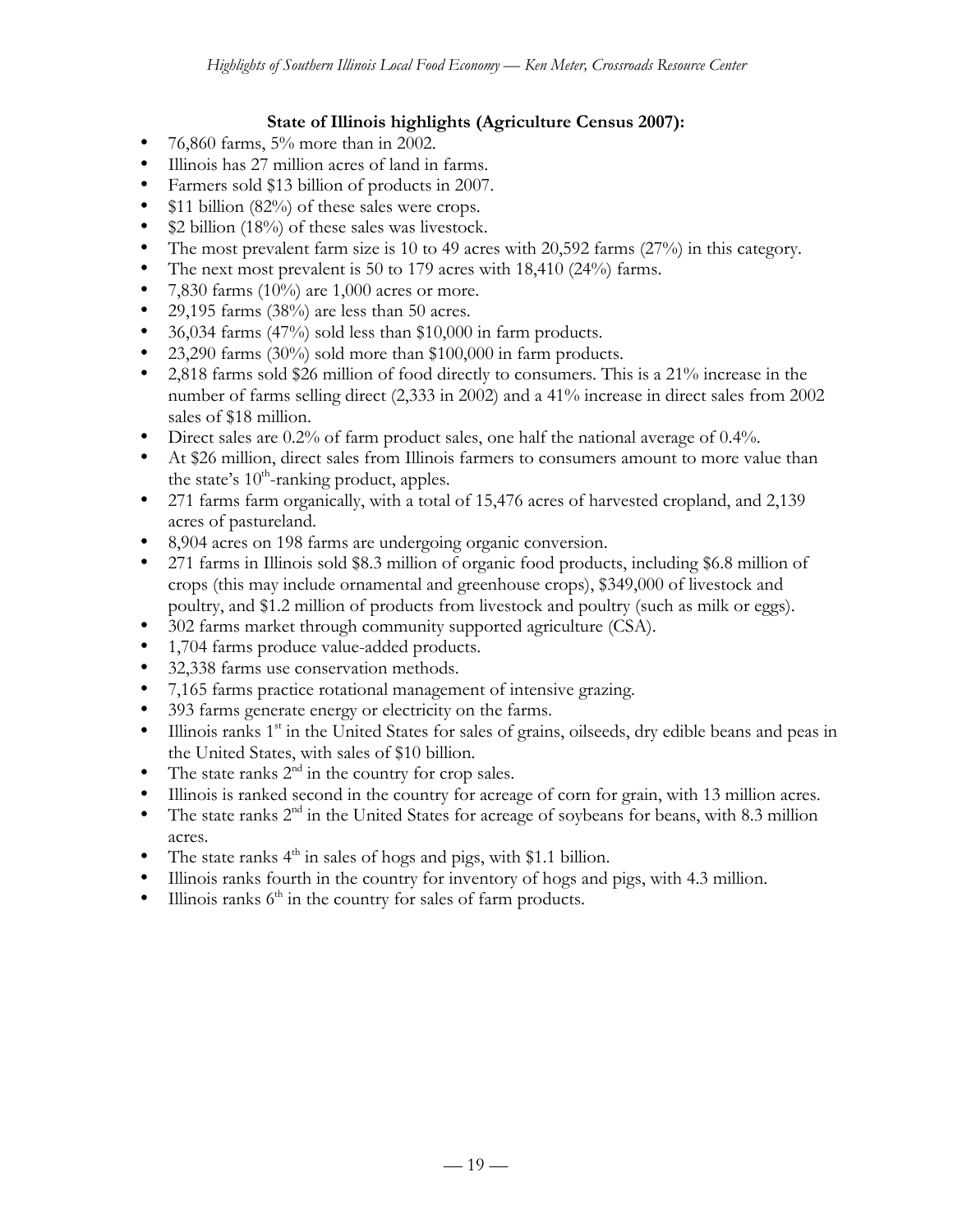#### **Illinois' top farm products in 2010 (Economic Research Service)**

*The data in the table below and pie chart on the next page are for Illinois as a whole.*

|                 |                  | \$ millions    |
|-----------------|------------------|----------------|
| 1               | Corn             | 7,343          |
| 2               | Soybeans         | 4,455          |
| 3 <sup>7</sup>  | Hogs             | 1,192          |
| 4 <sup>1</sup>  | Cattle & Calves  | 584            |
| 5 <sup>5</sup>  | Ornamentals      | 334            |
| 6               | Dairy            | 326            |
| $7\phantom{.0}$ | Wheat            | 100            |
|                 | 8 Chicken eggs   | 74             |
| 9               | Hay              | 47             |
| 10              | Apples           | 23             |
| 11              | Potatoes         | 17             |
|                 | 12 Sorghum grain | 11             |
| 13              | Peaches          | 8              |
| 14              | Beans, snap      | 5              |
| 15              | Sheep & lambs    | $\overline{4}$ |
| 16              | Aquaculture      | 4              |
| 17              | Oats             | 4              |
| 18              | Honey            | 1              |
| 19              | Farm chickens    | $\overline{0}$ |

*Note: Turkeys, Mushrooms, Sweet Corn, Green Peas, Lima Beans, & Rye were also listed among Illinois' top 25 products, but sales figures for these products were not released by ERS, in an effort to protect confidentiality.*

Note also that at \$26 million, direct sales from Illinois farmers to consumers amount to more value than the  $10^{th}$ -ranking product, apples.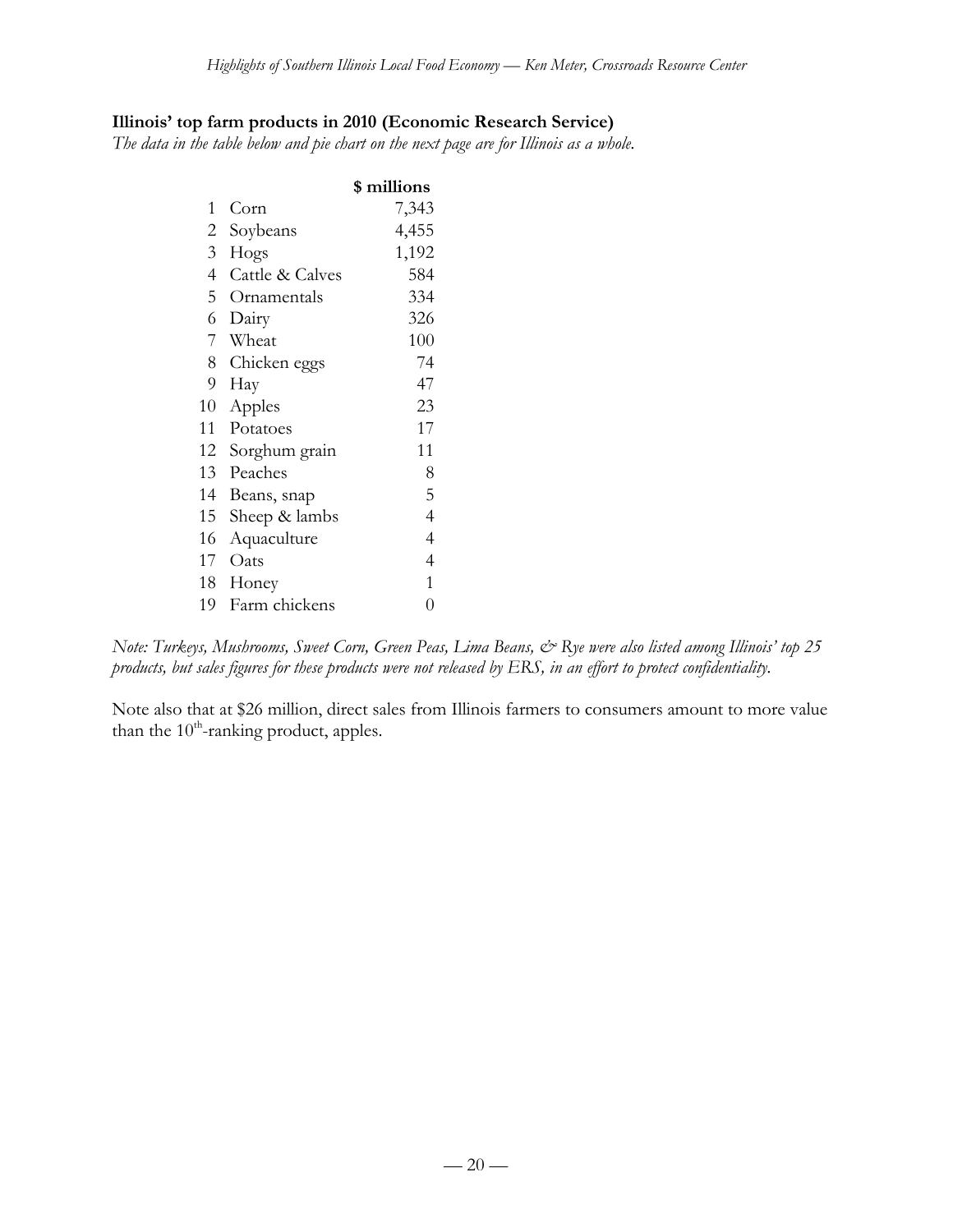**Illinois' top farm products in 2010 (Economic Research Service)**

*See table on previous page*





*Source: USDA Economic Research Service*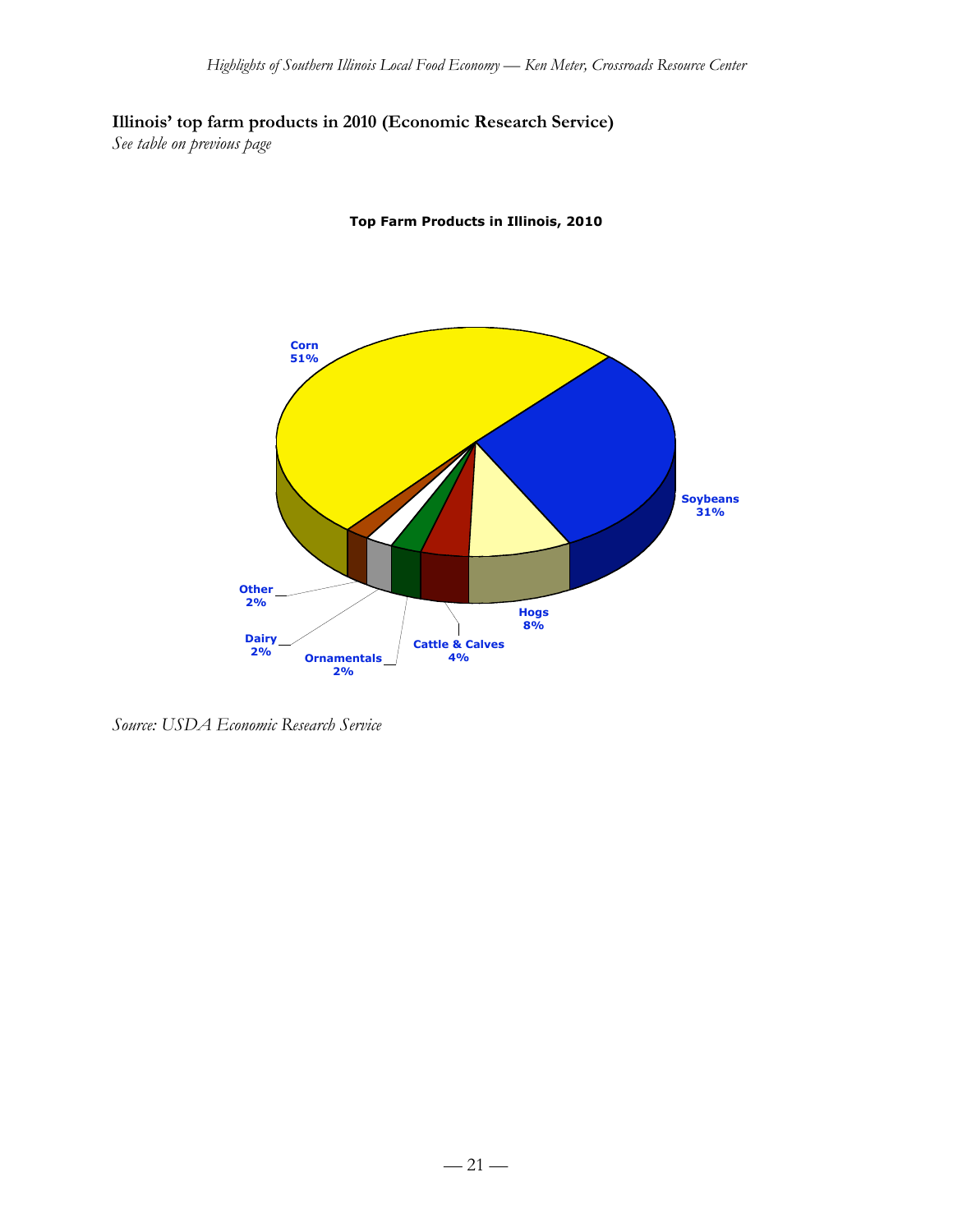## **Balance of Cash Receipts and Production Costs (BEA):**

Southern Illinois farmers sell \$1.1 billion of food commodities per year (1992-2010 average), spending \$1.1 billion to raise them, for an average net gain of zero each year. *Note that these sales figures compiled by the BEA may differ from cash receipts recorded by the USDA Agriculture Census (above).*

Farm production costs exceeded cash receipts for seven years of that 19-year period. Moreover, 39% of the region's farms reported net losses in 2007 (Ag Census). Southern Illinois farmers and ranchers earned \$53 million less by selling commodities in 2010 than they earned in 1969 (in 2010 dollars).

Farmers and ranchers earn another \$58 million per year of farm-related income — primarily custom work, and rental income (19-year average for 1992-2010). Federal farm support payments are quite important to the region's farmers, averaging \$127 million per year for for the same years. These support payments were the largest source of net farm income from 1998-2006.

## **The region's consumers:**

*See also information covering low-income food consumption and food-related health conditions, page 1-2 above.* Southern Illinois consumers spend \$1.8 billion buying food each year, including \$1.1 billion for home use. Most of this food is produced outside the region, so Southern Illinois consumers spend about \$1.7 billion per year buying food sourced far away. At least \$2 million of food products (0.18% of farm cash receipts and 0.12% of the region's consumer market) are sold by farmers directly to consumers.

Estimated change in net assets (that is, assets minus liabilities) for all region households combined was a loss of \$1.7 billion in 2009 alone (BLS). This places additional pressure on Southern Illinois consumers trying to buy food.

## **Farm and food economy summary:**

Farmers break even each year producing food commodities, and spend \$635 million buying inputs sourced outside of the region. Even when farmers make money, these input purchases result in substantial losses to the region as a whole. Overall, farm production creates a loss of \$635 million to the region. Purchases of chemical fertilizers, and depreciation costs due to machinery purchasing, total one-third of all farm production expenses.

Meanwhile, consumers spend \$1.7 billion buying food from outside. Thus, total loss to the region is \$2.3 billion of potential wealth *each year*. This loss amounts to more than double the value of all food commodities raised in the region.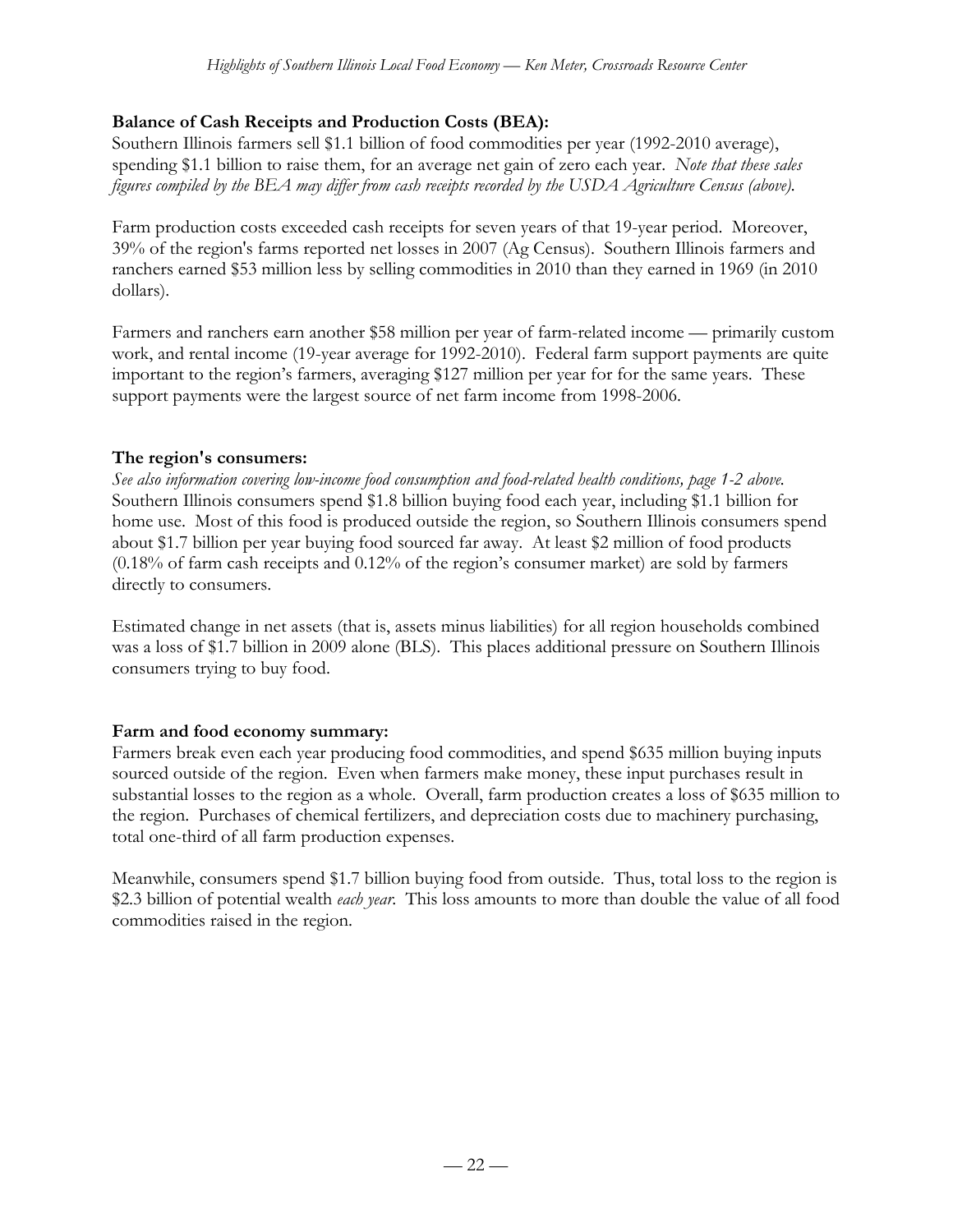#### **Southern Illinois region: markets for food eaten at home (2009):**

Southern Illinois residents purchase \$1.8 billion of food each year, including \$1.1 billion to eat at home. Home purchases break down in the following way:

|                                     | millions |
|-------------------------------------|----------|
| Meats, poultry, fish, and eggs      | \$234    |
| Fruits & vegetables                 | 189      |
| Cereals and bakery products         | 157      |
| Dairy products                      | 129      |
| "Other," incl. Sweets, fats, & oils | 422.     |

If the region's residents purchased \$5.00 of food each week directly from farmers in the region, this would generate \$191 million of new farm income for Southern Illinois.

#### **City of Mount Vernon: markets for food eaten at home (2009):**

Mount Vernon residents purchase \$119 million of food each year, including \$72 million to eat at home. Home purchases break down in the following way:

|                                     | millions |
|-------------------------------------|----------|
| Meats, poultry, fish, and eggs      | \$15     |
| Fruits & vegetables                 | 12       |
| Cereals and bakery products         | 10       |
| Dairy products                      | 8        |
| "Other," incl. Sweets, fats, & oils | 27       |

#### **Metro Carbondale: markets for food eaten at home (2009):**

Carbondale, Marion, and Herrin metro area residents purchase \$318 million of food each year, including \$194 million to eat at home. Home purchases break down in the following way:

|                                     | millions |
|-------------------------------------|----------|
| Meats, poultry, fish, and eggs      | 40       |
| Fruits & vegetables                 | 32       |
| Cereals and bakery products         | 27       |
| Dairy products                      | 22       |
| "Other," incl. Sweets, fats, & oils | 73       |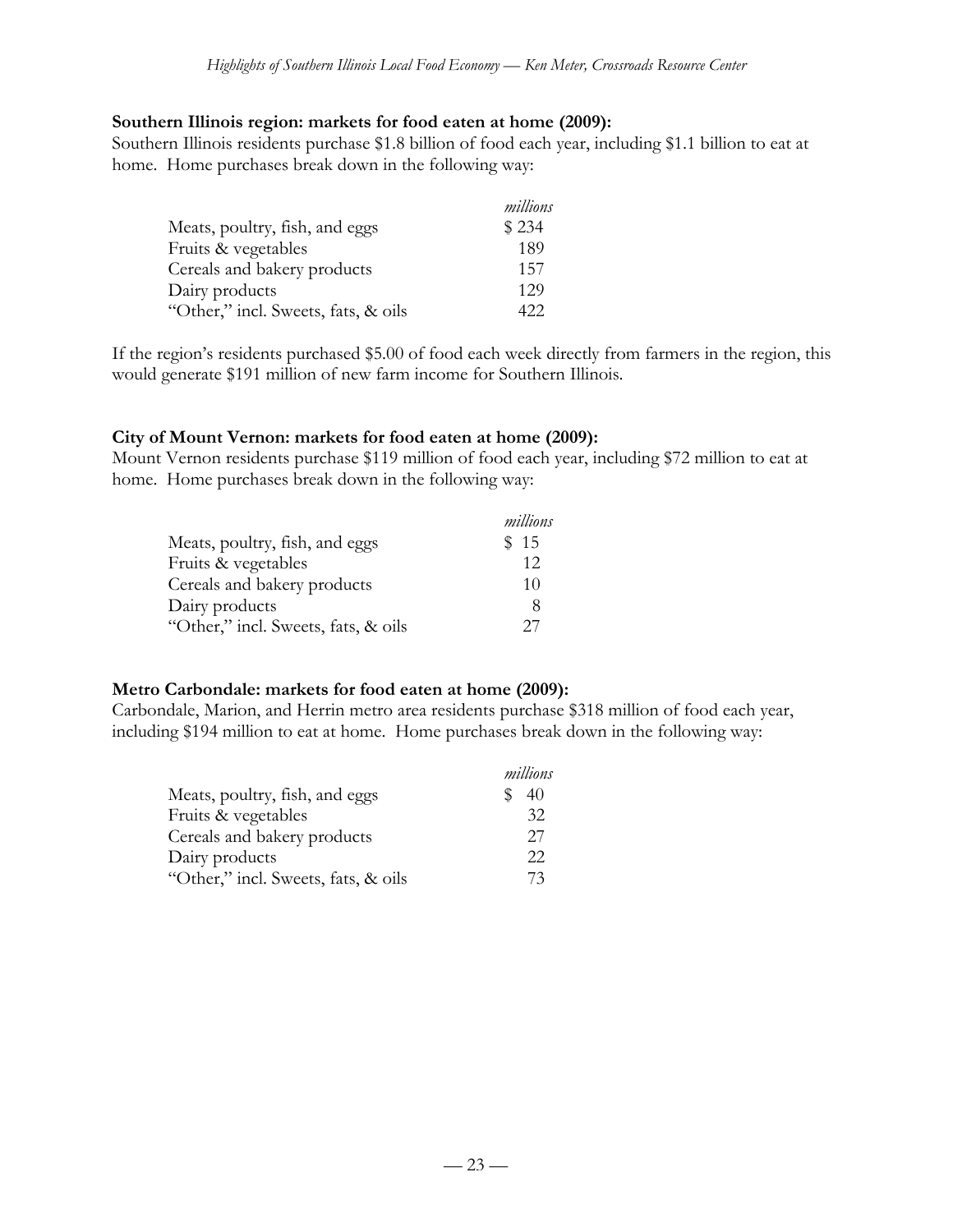#### **Metro Evansville (Indiana): markets for food eaten at home (2009):**

Evansville metro area residents purchase \$1.9 billion of food each year, including \$1.1 billion to eat at home. Home purchases break down in the following way:

|                                     | millions |
|-------------------------------------|----------|
| Meats, poultry, fish, and eggs      | \$243    |
| Fruits & vegetables                 | 197      |
| Cereals and bakery products         | 163      |
| Dairy products                      | 134      |
| "Other," incl. Sweets, fats, & oils | 440      |

#### **Metro St. Louis (Missouri): markets for food eaten at home (2009):**

St. Louis metro area residents purchase \$7.2 billion of food each year, including \$4.4 billion to eat at home. Home purchases break down in the following way:

|                                     | millions |
|-------------------------------------|----------|
| Meats, poultry, fish, and eggs      | \$914    |
| Fruits & vegetables                 | 739      |
| Cereals and bakery products         | 612      |
| Dairy products                      | 503      |
| "Other," incl. Sweets, fats, & oils | 1,650    |